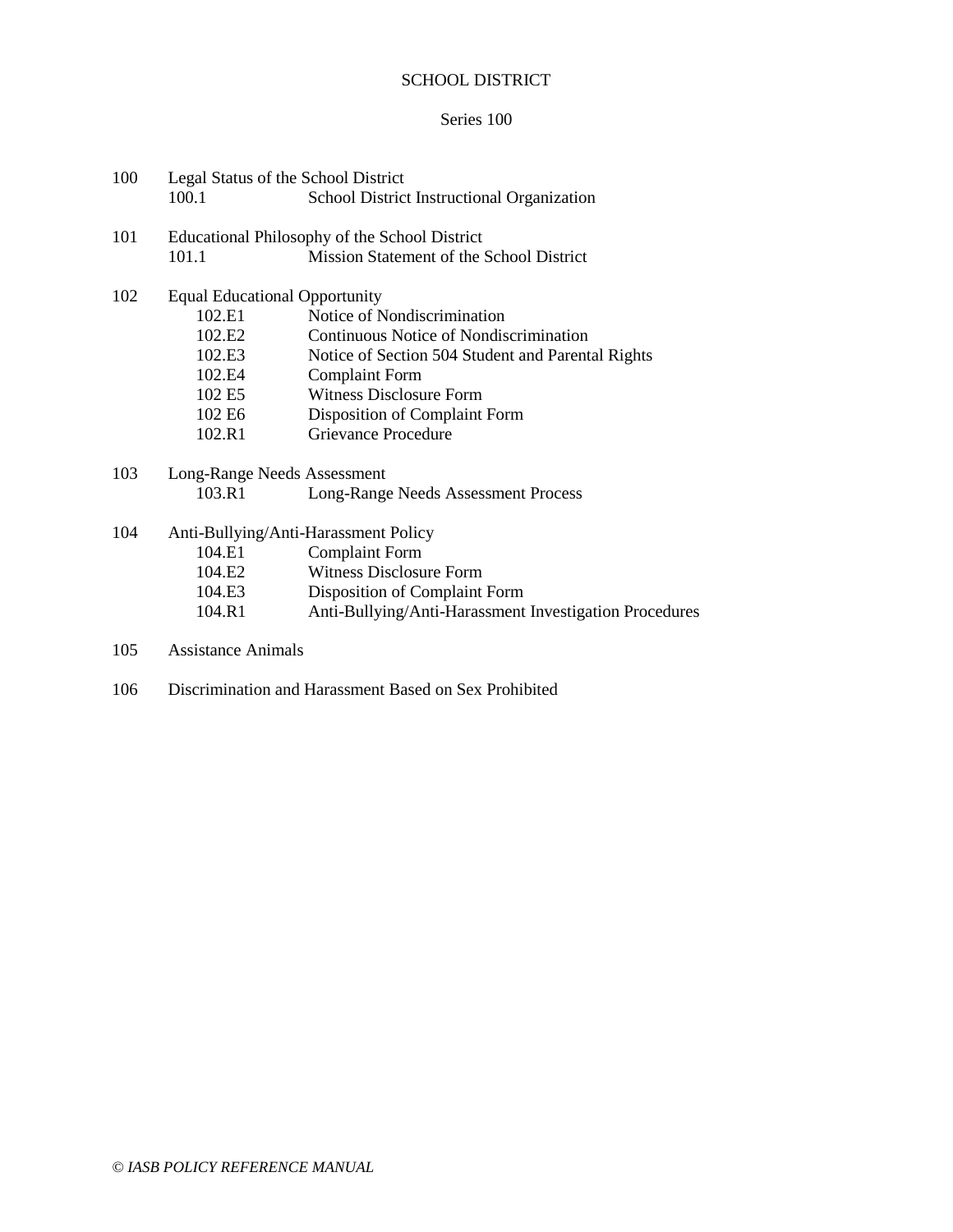### LEGAL STATUS OF THE SCHOOL DISTRICT

Iowa law authorizes the creation of a Common Schools System. As part of this Common Schools System, this school district is a school corporation created and organized under Iowa law. This school district is known as the West Hancock Community School District.

This school corporation is located in Hancock and Wright Counties, and its affairs are conducted by elected school officials, the West Hancock Community School District Board of Directors. This school corporation has exclusive jurisdiction over school matters in the territory of the school district.

Legal Reference: Iowa Code §§ 274.1, .2, .6, .7; 279.8; 594A

Cross Reference: 200 Legal Status of the Board of Directors

Approved June 12, 1995 Reviewed December 21, 2020 Revised November 18, 2019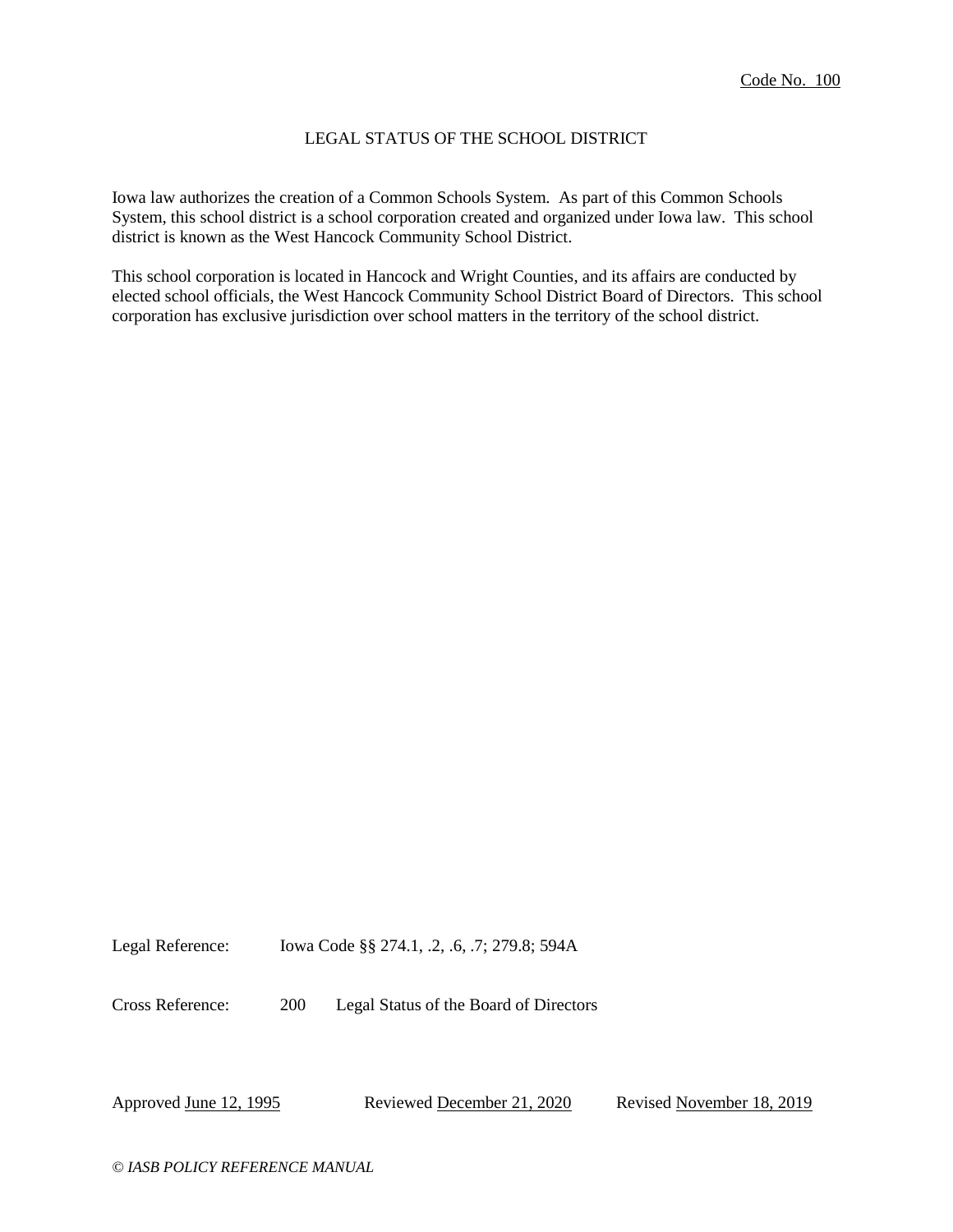### SCHOOL DISTRICT INSTRUCTIONAL ORGANIZATION

The West Hancock Community School District offers an educational program for grades pre-school through twelve. The levels of instruction are organized by the following levels:

- The attendance centers for grades pre-school through four shall be West Hancock Elementary School in Britt.
- The attendance center for grades five through eight shall be West Hancock Middle School in Kanawha.
- The attendance center for grades nine through twelve shall be West Hancock High School in Britt.

Each school building will have a principal responsible for the administration and management of the school building, the school building personnel, and educational program. The principals shall work closely with the superintendent, who shall oversee the administration and management of the district.

| Legal Reference:              |              | lowa Code §§ 256.11, 275.1, 279.11, 280.14 (2015).<br>281 I.A.C. 11.1, 11.2(1)-.2(8).<br>281 I.A.C. 12.1, .3(11), .5. |         |  |
|-------------------------------|--------------|-----------------------------------------------------------------------------------------------------------------------|---------|--|
| Cross Reference:              | 200.1<br>501 | Organization of the Board of Directors<br><b>Student Attendance</b>                                                   |         |  |
| Approved <u>June 12, 1995</u> |              | Reviewed December 21, 2020                                                                                            | Revised |  |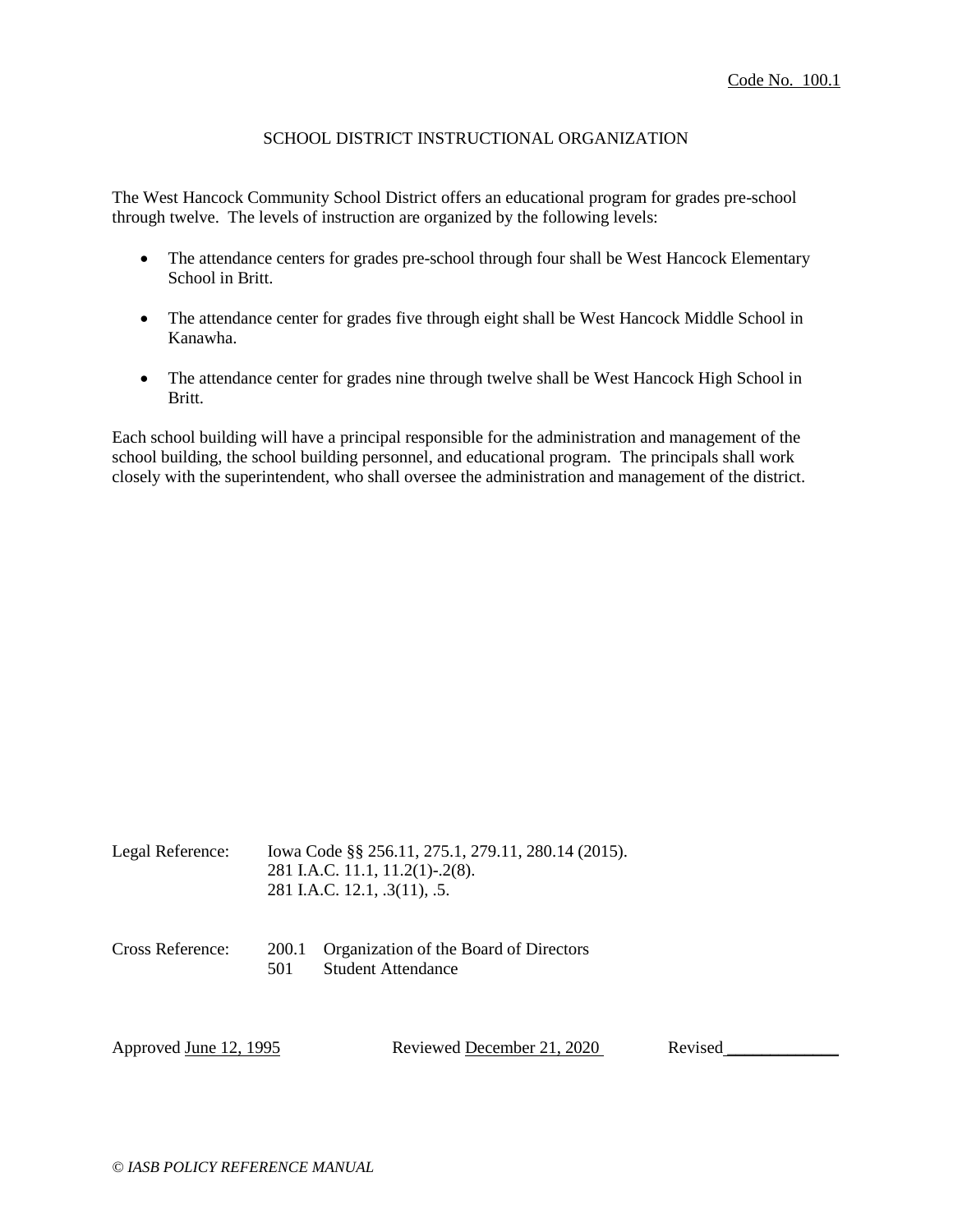### EDUCATIONAL PHILOSOPHY OF THE SCHOOL DISTRICT

As a school corporation of Iowa, the West Hancock Community School District, acting through its board of directors, is dedicated to promoting an equal opportunity for a quality public education to its students. The board's ability may be limited by the school district's ability and willingness to furnish financial support in cooperation with student's parents and school district community. The board is also dedicated to providing the opportunity to develop a healthy social, intellectual, emotional, and physical self-concept in a learning environment that provides guidance to and encourages critical thinking in the students for a lifetime.

The board endeavors, through the dedication of the school district's resources, to encourage students, who come to the school district from a variety of backgrounds, to look forward to the time when they will have jobs, homes, families, places in the school district community, and attain recognition as individuals. In order to achieve this goal, the board will seek qualified employees dedicated to development of their professional skills for the betterment of the education program and for the expertise for educational productivity.

Instruction and curriculum are the key elements of a public education. Critical thinking and problem solving skills that will assist the students' preparation for life is instructed as part of a sequentially coordinated curriculum. The school district strives to prepare students for employment, to discover and nurture creative talent and to prepare them to meet and cope with social change in an atmosphere conducive to learning.

The support and involvement of the home and the school district community are essential to achieve educational excellence in the school district. The school district strives to maintain an active relationship with the home and the school district community to create within the students an awareness of dignity and worth of the individual, civic responsibility and respect for authority.

Legal Reference: Iowa Code §§ 256.11, .11A (2015).

#### Cross Reference: 102 Equal Educational Opportunity

- 103 Long-Range Needs Assessment
- 209 Board of Directors' Management Procedures
- 600 Goals and Objectives of the Education Program
- 602 Curriculum Development

Approved <u>June 12, 1995</u> Reviewed <u>December 21, 2020</u> Revised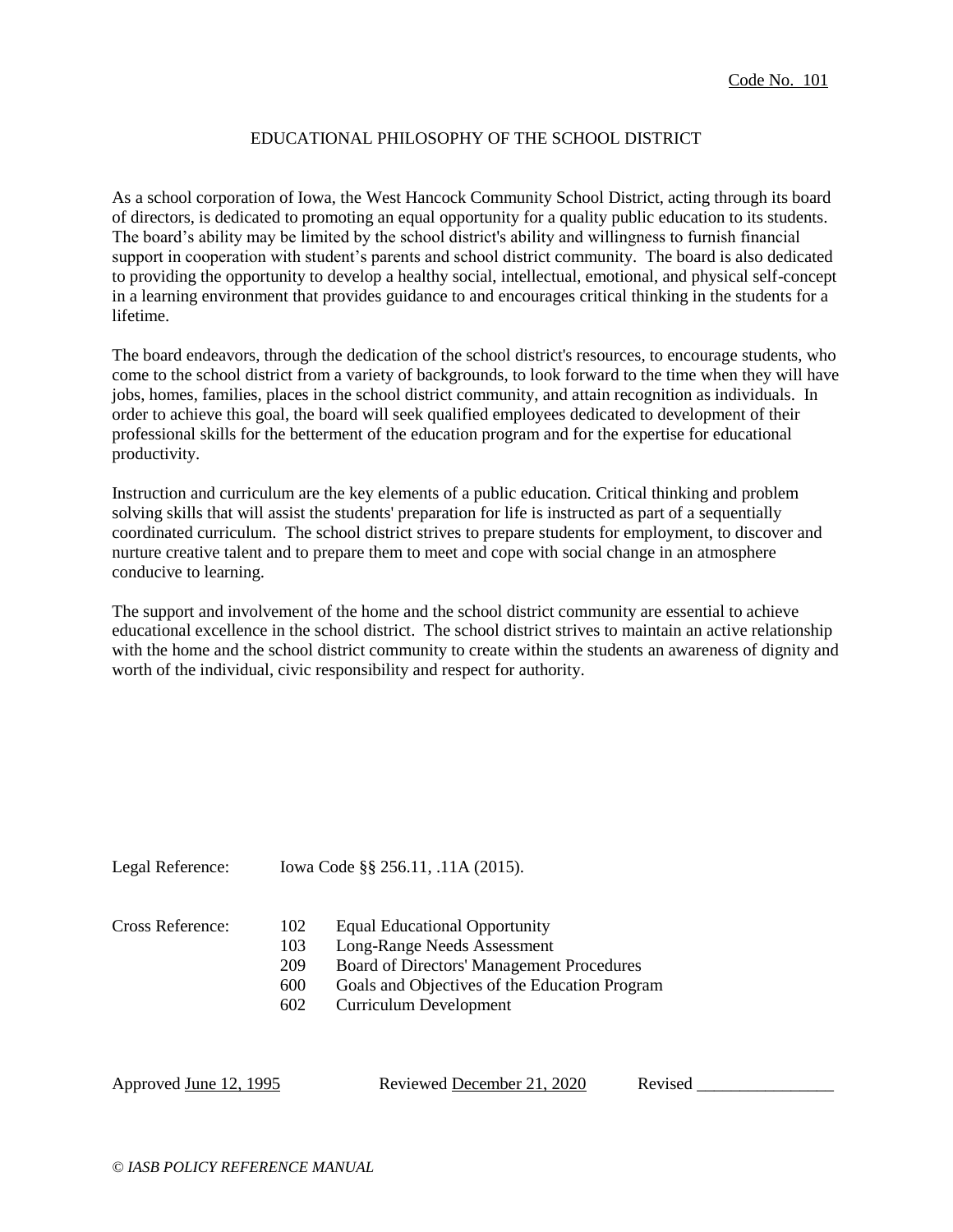## MISSION STATEMENT OF THE SCHOOL DISTRICT

The West Hancock Community Schools believe students are unique individuals and, in partnership with parents/guardians and community, will provide a positive, supportive environment, offering a variety of challenging educational opportunities that will seek to produce responsible and productive citizens in an ever-changing world and to encourage life-long learning.

| Legal Reference: | Iowa Code Chapter 256.11 (2015) |
|------------------|---------------------------------|
|                  | 281 I. A. C. 11.5(5)            |

Cross Reference: 102 Equal Educational Opportunity

200 Legal Status of School Board

Approved September 12, 1994 Reviewed December 21, 2020 Revised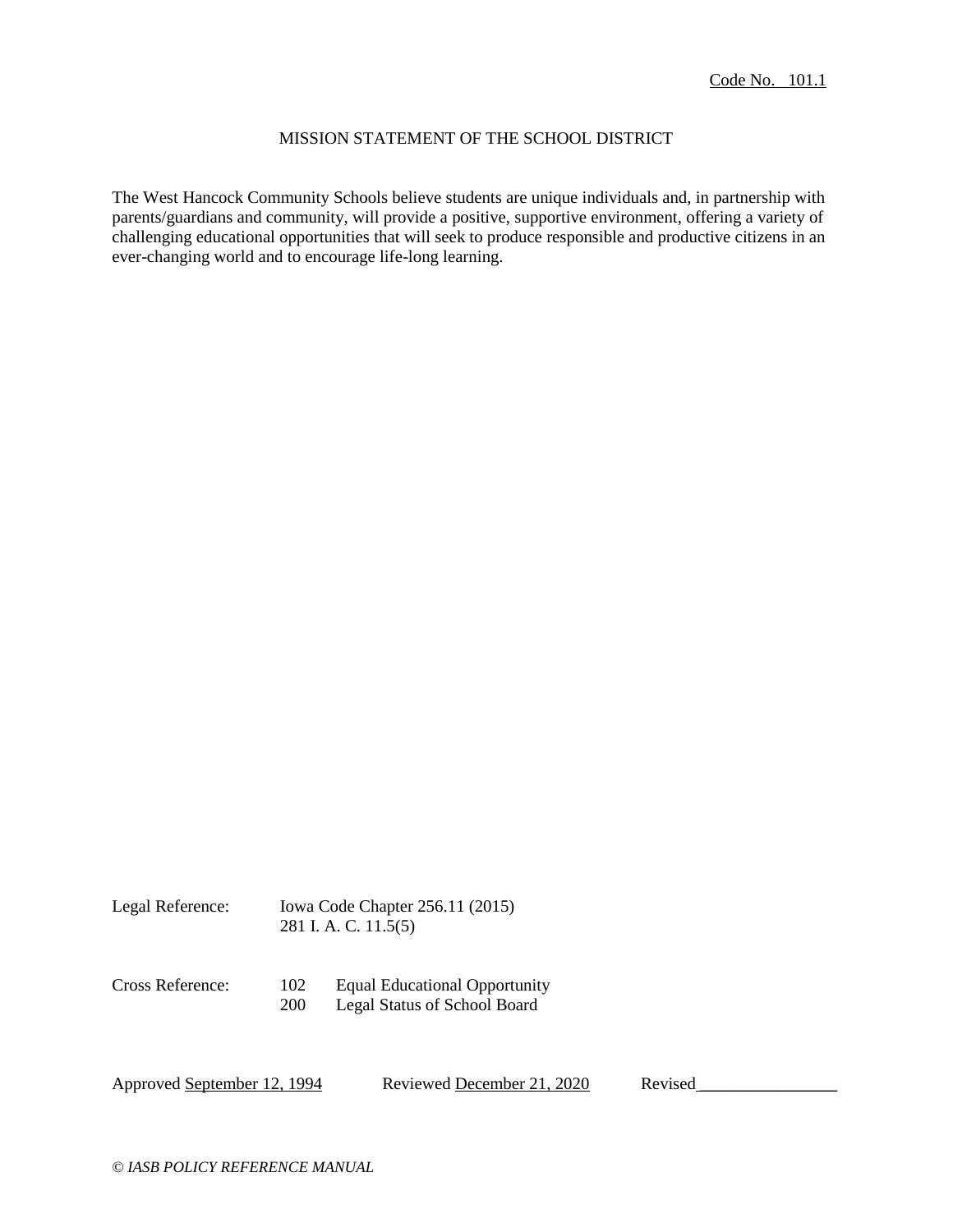## EQUAL EDUCATIONAL OPPORTUNITY

It is the goal of the board to develop a healthy social, intellectual, emotional, and physical self-concept in the students enrolled in the school district. Each student attending school will have the opportunity to use its education program and services as a means for self-improvement and individual growth. In so doing, the students are expected to conduct themselves in a manner that assures each student the same educational opportunity.

The West Hancock Community School District does not to discriminate on the basis of race, color, national origin, sex, disability, religion, creed, age (for employment), marital status (for programs), sexual orientation, gender identity and socioeconomic status (for programs) in its educational programs and its employment practices. The belief in equal educational opportunity serves as a guide for the board and employees in making decisions relating to school district facilities, employment, selection of educational materials, equipment, curriculum, and regulations affecting students. There is a grievance procedure for processing complaints of discrimination. If you have questions or a grievance related to this policy please contact Dan Peterson, 420 9<sup>th</sup> Ave SW, Britt, Ia. 50423, 641-843-3863, danpeterson@whancock.org

Board policies, rules and regulations affect students while they are on school district property or on property within the jurisdiction of the school district; while on school owned and/or operated school or chartered vehicles; while attending or engaged in school activities; and while away from school grounds if misconduct will directly affect the good order, efficient management and welfare of the school district.

The board requires all persons, agencies, vendors, contractors and other persons and organizations doing business with or performing services for the school district to subscribe to all applicable federal and state laws, executive orders, rules and regulations pertaining to contract compliance and equal opportunity.

Inquiries by students regarding compliance with equal educational opportunity and affirmative action laws and policies, including but not limited to complaints of discrimination, are directed to the Affirmative Action Coordinator by writing to the Affirmative Action Coordinator, Dan Peterson, West Hancock Community School District, Britt, Iowa 50423; or by telephoning 641-843-3863.

Inquiries by students regarding compliance with equal educational opportunity and affirmative action laws and policies, including but not limited to complaints of discrimination, may also be directed in writing to the Director of the Region VII office of Civil Rights, U.S. Department of Education, John C. Kluczynski Federal Building, 230 S. Dearborn St., 37th Floor, Chicago, IL, 60604 (312) 730-1560, fax (312) 730-1576 OCR.Chicago@ed.gov, the Iowa Civil Rights Commissioner, https://icrc.iowa.gov, (515) 281-4121 or the Iowa Dept. of Education, Grimes State Office Bldg., Des Moines, IA 50319. (515) 281- 5294. This inquiry or complaint to the federal or state office may be done instead of, or in addition to, an inquiry or complaint at the local level.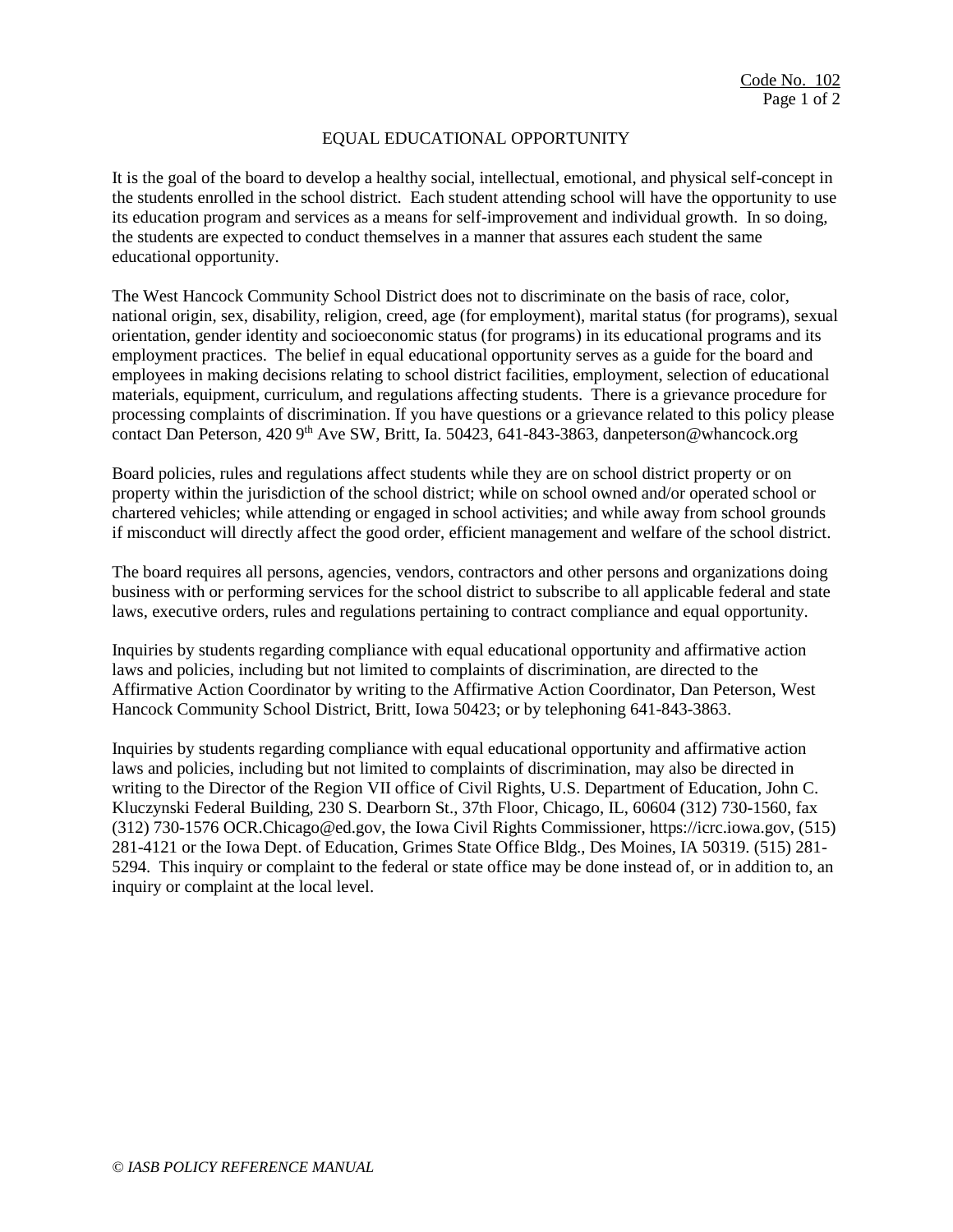| Legal Reference: | 20 U.S.C. §§ 1221 et seq.                 |
|------------------|-------------------------------------------|
|                  | 20 U.S.C. §§ 1681 et seq.                 |
|                  | 20 U.S.C. §§ 1701 et seq.                 |
|                  | 29 U.S.C. § 206 et seq.                   |
|                  | 29 U.S.C. § 794                           |
|                  | 42 U.S.C. §§ 2000d and 2000e.             |
|                  | 42 U.S.C. §§ 12101 et seq.                |
|                  | 34 C.F.R. Pt. 100.                        |
|                  | 34 C.F.R. Pt. 104.                        |
|                  | Iowa Code §§ 216.6; 216.9; 256.11; 280.3. |
|                  | 281 I.A.C. 12.                            |
|                  |                                           |

Cross Reference: 101 Educational Philosophy of the School District 401.1 Equal Employment Opportunity 500Objectives for Equal Educational Opportunities for Students<br>506.1 Student Records Student Records

Approved June 12, 1995 Reviewed December 21, 2020 Revised December, 21. 2020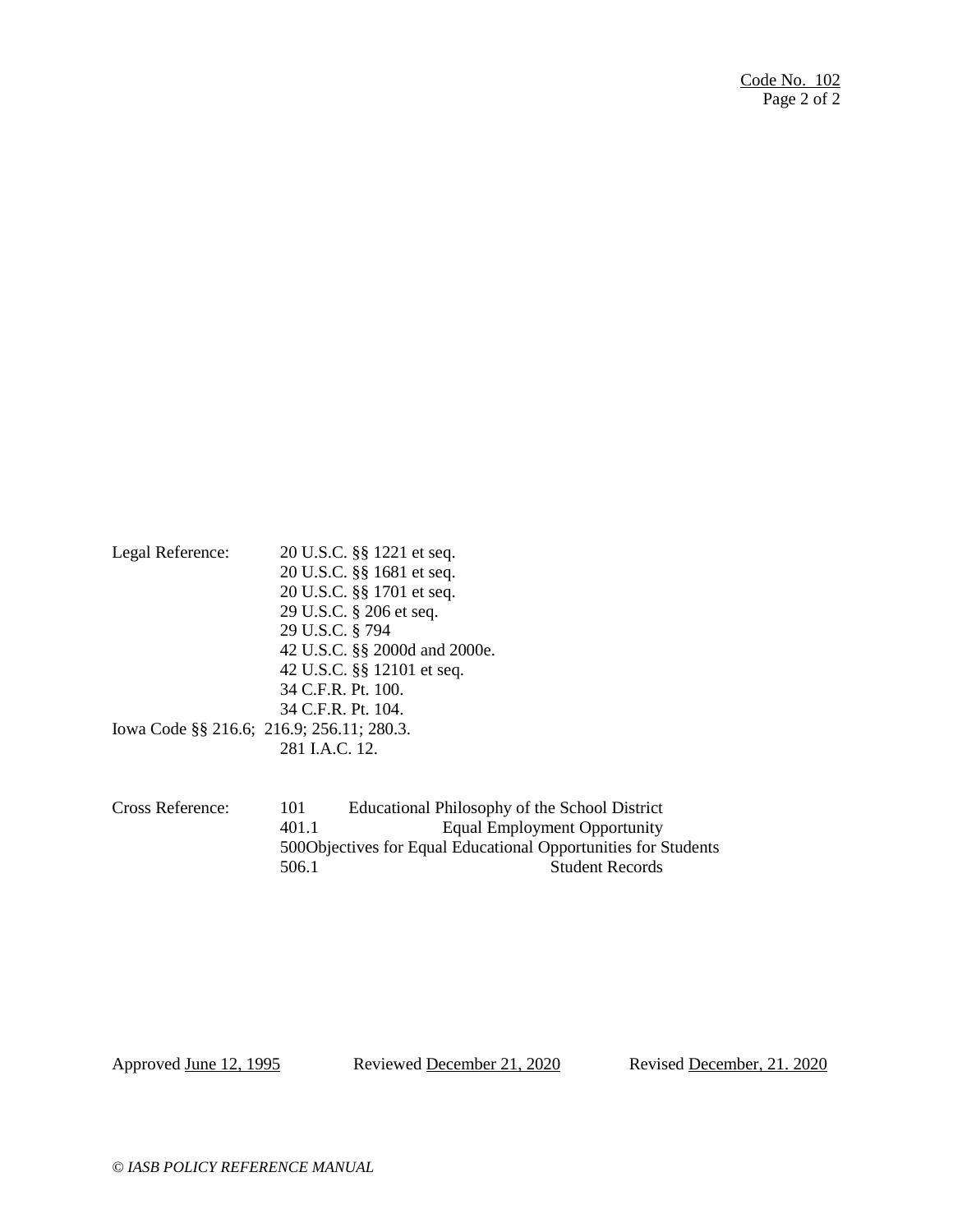### NOTICE OF NONDISCRIMINATION

The West Hancock CSD offers career and technical programs in the following areas of study:

Agriculture Education Industrial Arts Business Education Family and Consumer Science Health Science

It is the policy of the West Hancock Community School District not to discriminate on the basis of race, color, national origin, sex, disability, religion, creed, age (for employment), marital status (for programs), sexual orientation, gender identity and socioeconomic status (for programs) in its educational programs and its employment practices. There is a grievance procedure for processing complaints of discrimination. If you have questions or a grievance related to this policy please contact Dan Peterson, 510 9<sup>th</sup> Ave SW Britt Iowa 50423, 641-843-3863, [danpeterson@whancock.org](mailto:danpeterson@whancock.org)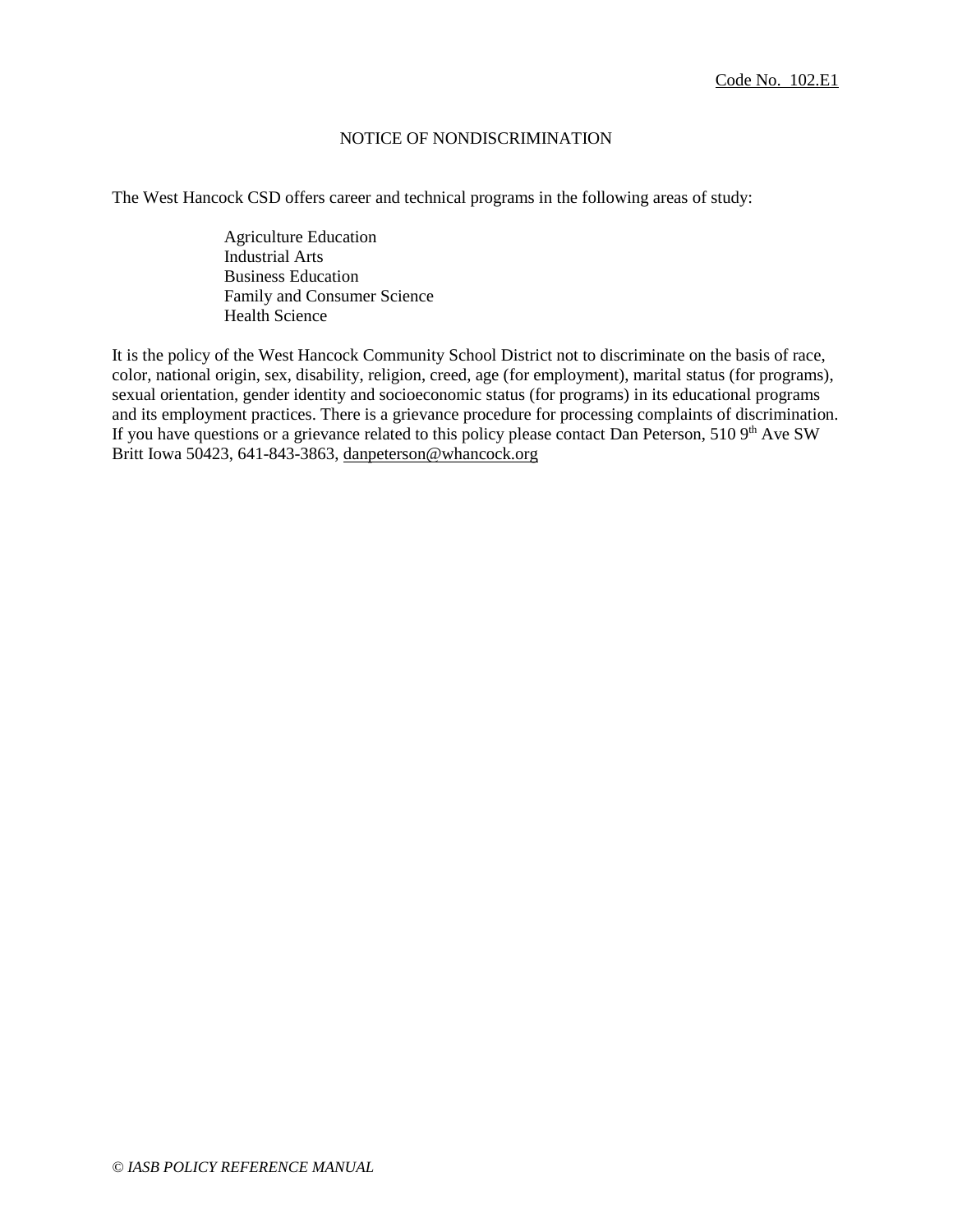# CONTINUOUS NOTICE OF NONDISCRIMINATION

It is the policy of the West Hancock Community School District not to discriminate on the basis of race, color, national origin, sex, disability, religion, creed, age (for employment), marital status (for programs), sexual orientation, gender identity and socioeconomic status (for programs) in its educational programs and its employment practices. There is a grievance procedure for processing complaints of discrimination. If you have questions or a grievance related to this policy please contact Dan Peterson, 510 9<sup>th</sup> Ave SW Britt Iowa 50423, 641-843-3863, [danpeterson@whancock.org](mailto:danpeterson@whancock.org)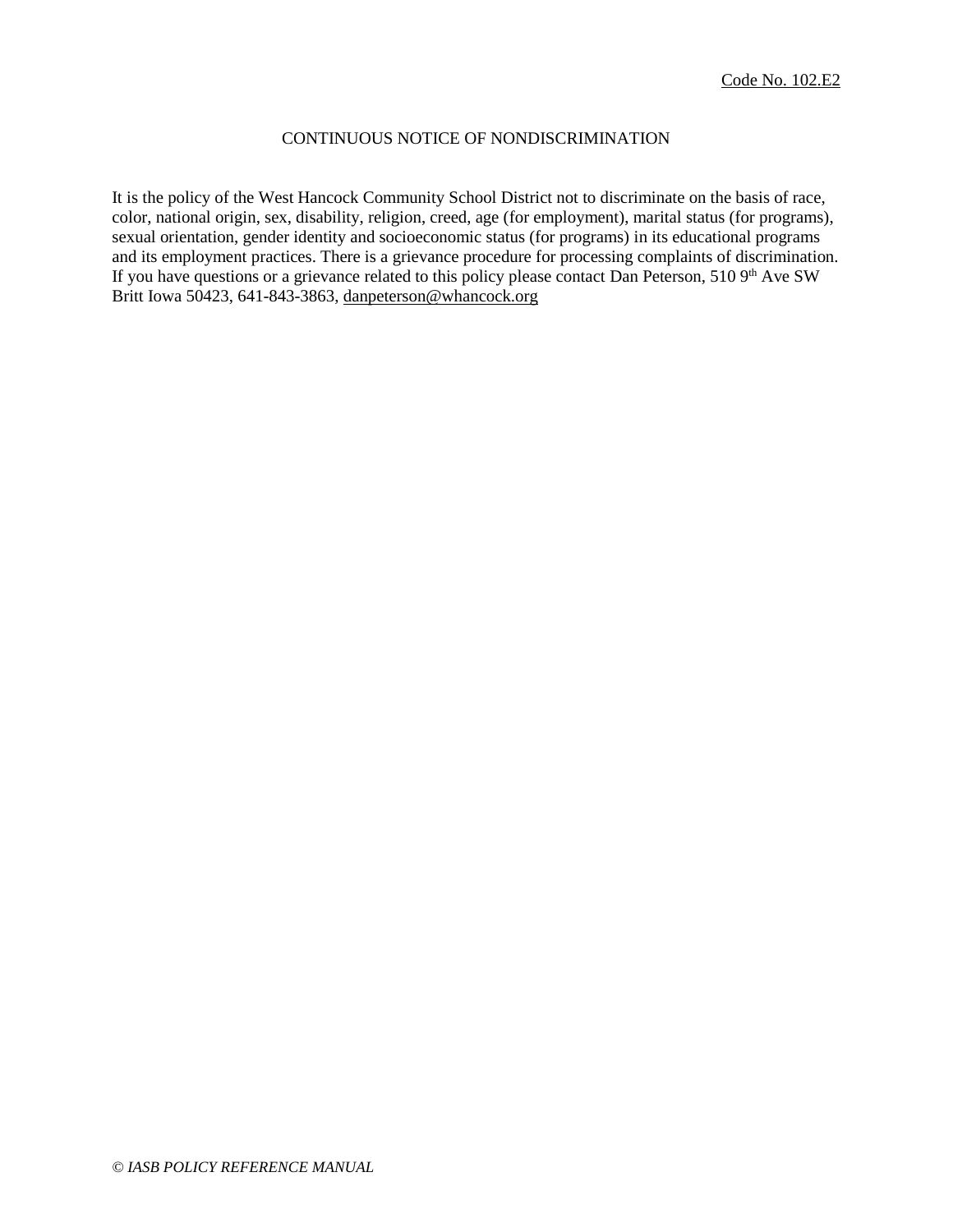## NOTICE OF SECTION 504 STUDENT AND PARENTAL RIGHTS

The West Hancock does not discriminate in its educational programs and activities on the basis of a student's disability. It has been determined that your child has a qualifying disability for which accommodations may need to be made to meet his or her individual needs as adequately as the needs of other students. As a parent, you have the right to the following:

- Participation of your child in school district programs and activities, including extracurricular programs and activities, to the maximum extent appropriate, free of discrimination based upon the student's disability and at the same level as students without disabilities;
- Receipt of free educational services to the extent they are provided students without disabilities:
- Receipt of information about your child and your child's educational programs and activities in your native language;
- Notice of identification of your child as having a qualifying disability for which accommodations may need to be made and notice prior to evaluation and placement of your child and right to periodically request a re-evaluation of your child;
- Inspect and review your child's educational records including a right to copy those records for a reasonable fee; you also have a right to ask the school district to amend your child's educational records if you feel the information in the records is misleading or inaccurate; should the school district refuse to amend the records, you have a right to a hearing and to place an explanatory letter in your child's file explaining why you feel the records are misleading or inaccurate; and
- Hearing before an impartial hearing officer if you disagree with your child's evaluation or placement; you have a right to counsel at the hearing and have the decision of the impartial hearing officer reviewed.

It is the policy of the West Hancock Community School District not to discriminate on the basis of race, color, national origin, sex, disability, religion, creed, age (for employment), marital status (for programs), sexual orientation, gender identity and socioeconomic status (for programs) in its educational programs and its employment practices. There is a grievance procedure for processing complaints of discrimination. If you have questions or a grievance related to this policy please contact Dan Peterson, 510 9th Ave SW Britt Iowa 50423, 641-843-3863, [danpeterson@whancock.org](mailto:danpeterson@whancock.org)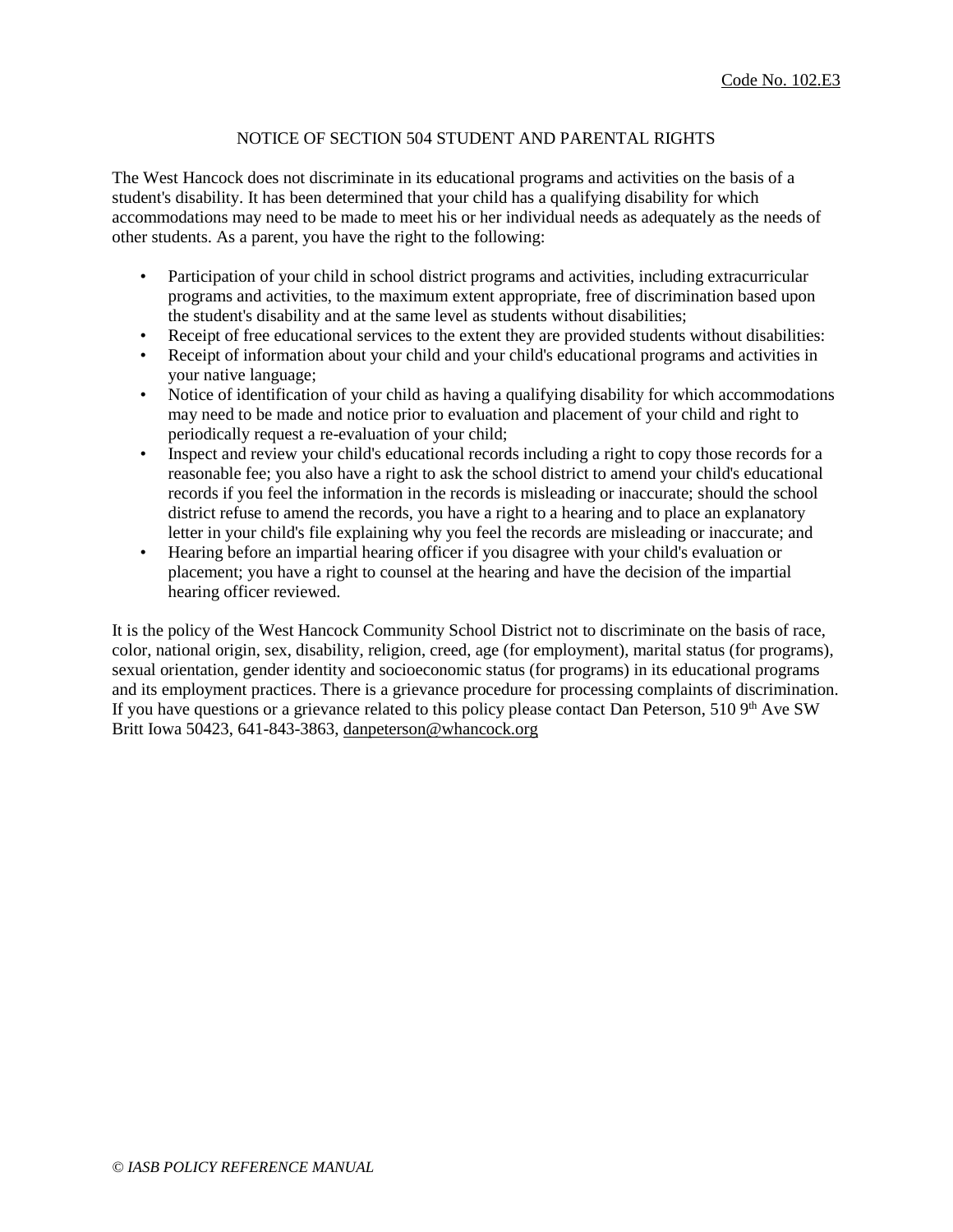## DISCRIMINATION FORM

| Date of complaint:                                                                                                                                       |  |
|----------------------------------------------------------------------------------------------------------------------------------------------------------|--|
| Name of Complainant:                                                                                                                                     |  |
| Are you filling out this form for<br>yourself or someone else (please<br>identify the individual if you are<br>submitting on behalf of someone<br>else): |  |
| Who or what entity do you believe<br>discriminated against, harassed, or<br>bullied you (or someone else)?                                               |  |
| Date and place of alleged<br>$incident(s)$ :                                                                                                             |  |
|                                                                                                                                                          |  |
| Names of any witnesses (if any):                                                                                                                         |  |

Nature of discrimination, harassment, or bullying alleged (check all that apply):

| Age                    | <b>Physical Attribute</b>         | <b>Sex</b>                |
|------------------------|-----------------------------------|---------------------------|
| Disability             | Physical/Mental Ability           | <b>Sexual Orientation</b> |
| <b>Familial Status</b> | <b>Political Belief</b>           | Socio-economic Background |
| Gender Identity        | <b>Political Party Preference</b> | Other – Please Specify:   |
| <b>Marital Status</b>  | Race/Color                        |                           |
| National Origin/Ethnic |                                   |                           |
| Background/Ancestry    | Religion/Creed                    |                           |

In the space below, please describe what happened and why you believe that you or someone else has been discriminated against, harassed, or bullied. Please be as specific as possible and attach additional pages if necessary.

\_\_\_\_\_\_\_\_\_\_\_\_\_\_\_\_\_\_\_\_\_\_\_\_\_\_\_\_\_\_\_\_\_\_\_\_\_\_\_\_\_\_\_\_\_\_\_\_\_\_\_\_\_\_\_\_\_\_\_\_\_\_\_\_\_\_\_\_\_\_\_\_\_\_\_\_\_\_\_\_\_\_\_\_\_ \_\_\_\_\_\_\_\_\_\_\_\_\_\_\_\_\_\_\_\_\_\_\_\_\_\_\_\_\_\_\_\_\_\_\_\_\_\_\_\_\_\_\_\_\_\_\_\_\_\_\_\_\_\_\_\_\_\_\_\_\_\_\_\_\_\_\_\_\_\_\_\_\_\_\_\_\_\_\_\_\_\_\_\_\_ \_\_\_\_\_\_\_\_\_\_\_\_\_\_\_\_\_\_\_\_\_\_\_\_\_\_\_\_\_\_\_\_\_\_\_\_\_\_\_\_\_\_\_\_\_\_\_\_\_\_\_\_\_\_\_\_\_\_\_\_\_\_\_\_\_\_\_\_\_\_\_\_\_\_\_\_\_\_\_\_\_\_\_\_\_ \_\_\_\_\_\_\_\_\_\_\_\_\_\_\_\_\_\_\_\_\_\_\_\_\_\_\_\_\_\_\_\_\_\_\_\_\_\_\_\_\_\_\_\_\_\_\_\_\_\_\_\_\_\_\_\_\_\_\_\_\_\_\_\_\_\_\_\_\_\_\_\_\_\_\_\_\_\_\_\_\_\_\_\_\_ \_\_\_\_\_\_\_\_\_\_\_\_\_\_\_\_\_\_\_\_\_\_\_\_\_\_\_\_\_\_\_\_\_\_\_\_\_\_\_\_\_\_\_\_\_\_\_\_\_\_\_\_\_\_\_\_\_\_\_\_\_\_\_\_\_\_\_\_\_\_\_\_\_\_\_\_\_\_\_\_\_\_\_\_\_

I agree that all of the information on this form is accurate and true to the best of my knowledge.

| Signature: |  |
|------------|--|
|            |  |

Aimet and the set of the set of the set of the set of the set of the set of the set of the set of the set of t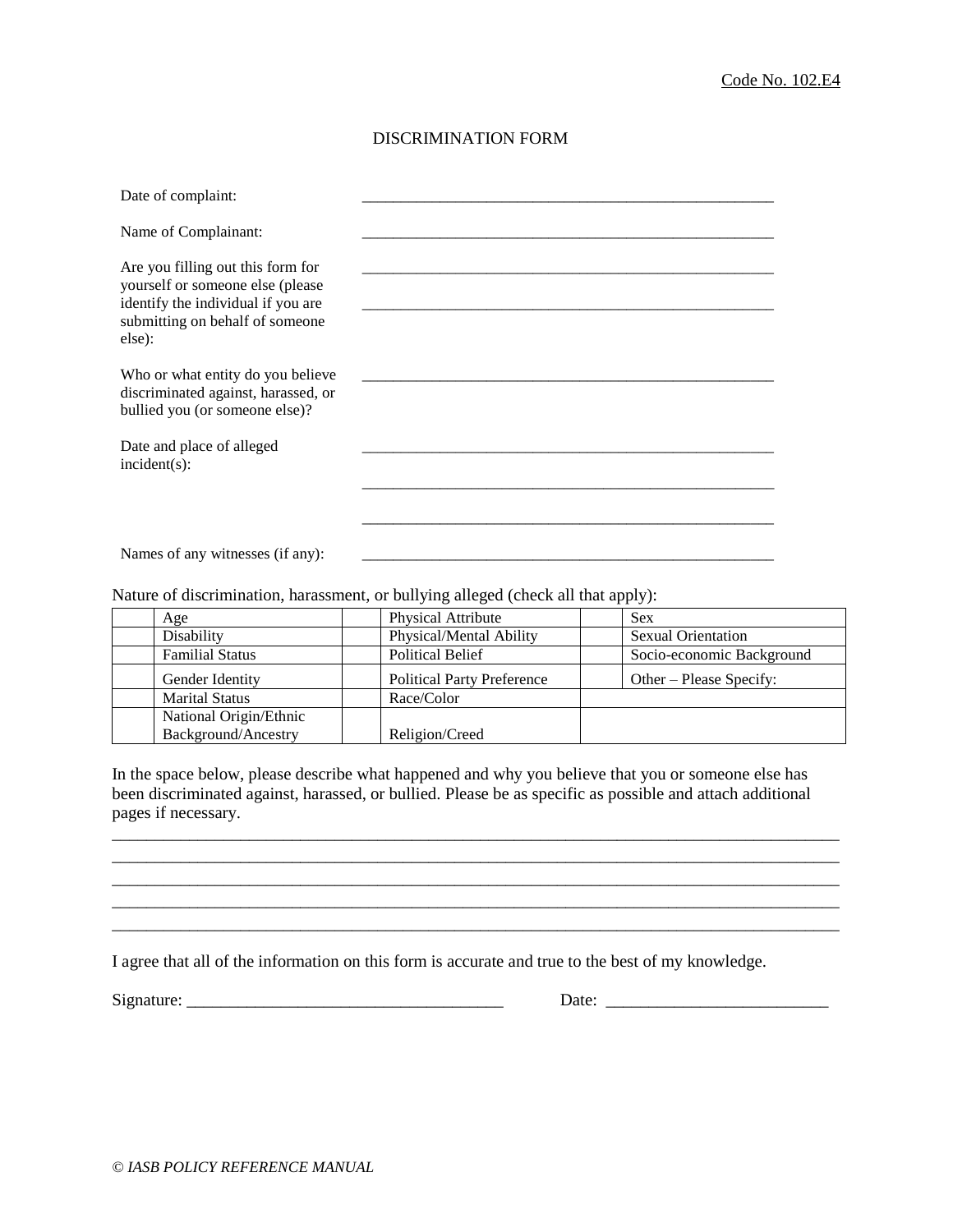## WITNESS DISCLOSURE FORM

| Name of Witness:                                                                      |  |
|---------------------------------------------------------------------------------------|--|
| Date of interview:                                                                    |  |
| Date of initial complaint:                                                            |  |
| Name of Complainant (include<br>whether the Complainant is a<br>student or employee): |  |
| Date and place of alleged<br>$incident(s)$ :                                          |  |
|                                                                                       |  |

Nature of discrimination, harassment, or bullying alleged (check all that apply):

| Age                    | <b>Physical Attribute</b>         | <b>Sex</b>                |
|------------------------|-----------------------------------|---------------------------|
| Disability             | Physical/Mental Ability           | <b>Sexual Orientation</b> |
| <b>Familial Status</b> | <b>Political Belief</b>           | Socio-economic Background |
| Gender Identity        | <b>Political Party Preference</b> | Other – Please Specify:   |
| <b>Marital Status</b>  | Race/Color                        |                           |
| National Origin/Ethnic |                                   |                           |
| Background/Ancestry    | Religion/Creed                    |                           |

\_\_\_\_\_\_\_\_\_\_\_\_\_\_\_\_\_\_\_\_\_\_\_\_\_\_\_\_\_\_\_\_\_\_\_\_\_\_\_\_\_\_\_\_\_\_\_\_\_\_\_\_\_\_\_\_\_\_\_\_\_\_\_\_\_\_\_\_\_\_\_\_\_\_\_\_\_\_\_\_\_\_\_\_\_ \_\_\_\_\_\_\_\_\_\_\_\_\_\_\_\_\_\_\_\_\_\_\_\_\_\_\_\_\_\_\_\_\_\_\_\_\_\_\_\_\_\_\_\_\_\_\_\_\_\_\_\_\_\_\_\_\_\_\_\_\_\_\_\_\_\_\_\_\_\_\_\_\_\_\_\_\_\_\_\_\_\_\_\_\_ \_\_\_\_\_\_\_\_\_\_\_\_\_\_\_\_\_\_\_\_\_\_\_\_\_\_\_\_\_\_\_\_\_\_\_\_\_\_\_\_\_\_\_\_\_\_\_\_\_\_\_\_\_\_\_\_\_\_\_\_\_\_\_\_\_\_\_\_\_\_\_\_\_\_\_\_\_\_\_\_\_\_\_\_\_ \_\_\_\_\_\_\_\_\_\_\_\_\_\_\_\_\_\_\_\_\_\_\_\_\_\_\_\_\_\_\_\_\_\_\_\_\_\_\_\_\_\_\_\_\_\_\_\_\_\_\_\_\_\_\_\_\_\_\_\_\_\_\_\_\_\_\_\_\_\_\_\_\_\_\_\_\_\_\_\_\_\_\_\_\_ \_\_\_\_\_\_\_\_\_\_\_\_\_\_\_\_\_\_\_\_\_\_\_\_\_\_\_\_\_\_\_\_\_\_\_\_\_\_\_\_\_\_\_\_\_\_\_\_\_\_\_\_\_\_\_\_\_\_\_\_\_\_\_\_\_\_\_\_\_\_\_\_\_\_\_\_\_\_\_\_\_\_\_\_\_ \_\_\_\_\_\_\_\_\_\_\_\_\_\_\_\_\_\_\_\_\_\_\_\_\_\_\_\_\_\_\_\_\_\_\_\_\_\_\_\_\_\_\_\_\_\_\_\_\_\_\_\_\_\_\_\_\_\_\_\_\_\_\_\_\_\_\_\_\_\_\_\_\_\_\_\_\_\_\_\_\_\_\_\_\_

\_\_\_\_\_\_\_\_\_\_\_\_\_\_\_\_\_\_\_\_\_\_\_\_\_\_\_\_\_\_\_\_\_\_\_\_\_\_\_\_\_\_\_\_\_\_\_\_\_\_\_\_\_\_\_\_\_\_\_\_\_\_\_\_\_\_\_\_\_\_\_\_\_\_\_\_\_\_\_\_\_\_\_\_\_

\_\_\_\_\_\_\_\_\_\_\_\_\_\_\_\_\_\_\_\_\_\_\_\_\_\_\_\_\_\_\_\_\_\_\_\_\_\_\_\_\_\_\_\_\_\_\_\_\_\_\_\_\_

## Description of incident witnessed: \_\_\_\_\_\_\_\_\_\_\_\_\_\_\_\_\_\_\_\_\_\_\_\_\_\_\_\_\_\_\_\_\_\_\_\_\_\_\_\_\_\_\_\_\_\_\_\_\_\_\_\_\_\_\_\_\_

Additional information: \_\_\_\_\_\_\_\_\_\_\_\_\_\_\_\_\_\_\_\_\_\_\_\_\_\_\_\_\_\_\_\_\_\_\_\_\_\_\_\_\_\_\_\_\_\_\_\_\_\_\_\_\_\_\_\_\_\_\_\_\_\_\_\_\_

I agree that all of the information on this form is accurate and true to the best of my knowledge.

Signature: \_\_\_\_\_\_\_\_\_\_\_\_\_\_\_\_\_\_\_\_\_\_\_\_\_\_\_\_\_\_\_\_\_\_\_\_\_ Date: \_\_\_\_\_\_\_\_\_\_\_\_\_\_\_\_\_\_\_\_\_\_\_\_\_\_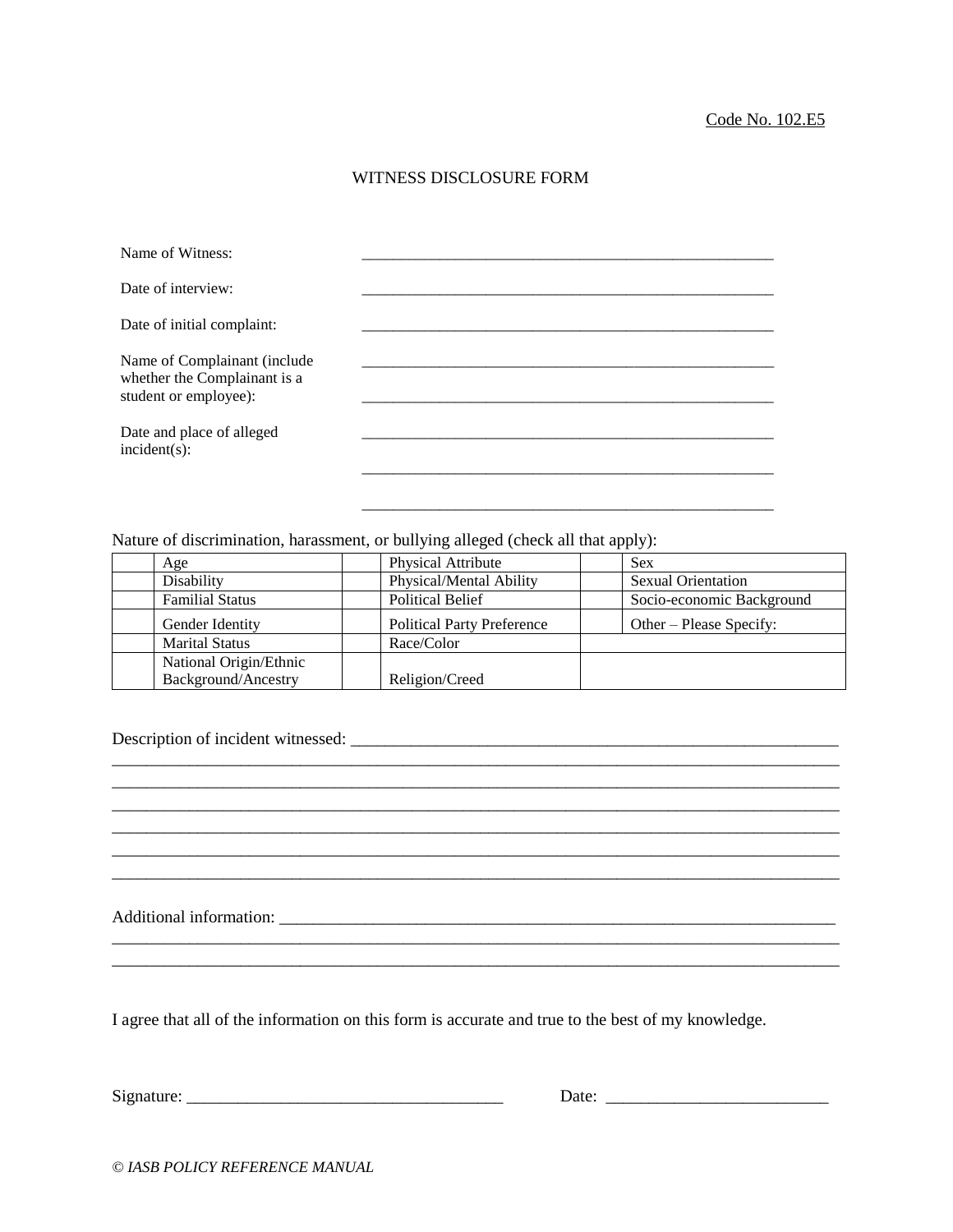## DISPOSITION OF COMPLAINT FORM

| Date:                                                                                 |  |
|---------------------------------------------------------------------------------------|--|
| Date of initial complaint:                                                            |  |
| Name of Complainant (include<br>whether the Complainant is a<br>student or employee): |  |
| Date and place of alleged<br>$incident(s)$ :                                          |  |
|                                                                                       |  |
| Name of Respondent (include<br>whether the Respondent is a student<br>or employee):   |  |

Nature of discrimination, harassment, or bullying alleged (check all that apply):

| Age                    | <b>Physical Attribute</b>         | <b>Sex</b>                |
|------------------------|-----------------------------------|---------------------------|
| Disability             | Physical/Mental Ability           | <b>Sexual Orientation</b> |
| <b>Familial Status</b> | <b>Political Belief</b>           | Socio-economic Background |
| Gender Identity        | <b>Political Party Preference</b> | Other – Please Specify:   |
| <b>Marital Status</b>  | Race/Color                        |                           |
| National Origin/Ethnic |                                   |                           |
| Background/Ancestry    | Religion/Creed                    |                           |

\_\_\_\_\_\_\_\_\_\_\_\_\_\_\_\_\_\_\_\_\_\_\_\_\_\_\_\_\_\_\_\_\_\_\_\_\_\_\_\_\_\_\_\_\_\_\_\_\_\_\_\_\_\_\_\_\_\_\_\_\_\_\_\_\_\_\_\_\_\_\_\_\_\_\_\_\_\_\_\_\_\_\_\_\_ \_\_\_\_\_\_\_\_\_\_\_\_\_\_\_\_\_\_\_\_\_\_\_\_\_\_\_\_\_\_\_\_\_\_\_\_\_\_\_\_\_\_\_\_\_\_\_\_\_\_\_\_\_\_\_\_\_\_\_\_\_\_\_\_\_\_\_\_\_\_\_\_\_\_\_\_\_\_\_\_\_\_\_\_\_ \_\_\_\_\_\_\_\_\_\_\_\_\_\_\_\_\_\_\_\_\_\_\_\_\_\_\_\_\_\_\_\_\_\_\_\_\_\_\_\_\_\_\_\_\_\_\_\_\_\_\_\_\_\_\_\_\_\_\_\_\_\_\_\_\_\_\_\_\_\_\_\_\_\_\_\_\_\_\_\_\_\_\_\_\_ \_\_\_\_\_\_\_\_\_\_\_\_\_\_\_\_\_\_\_\_\_\_\_\_\_\_\_\_\_\_\_\_\_\_\_\_\_\_\_\_\_\_\_\_\_\_\_\_\_\_\_\_\_\_\_\_\_\_\_\_\_\_\_\_\_\_\_\_\_\_\_\_\_\_\_\_\_\_\_\_\_\_\_\_\_ \_\_\_\_\_\_\_\_\_\_\_\_\_\_\_\_\_\_\_\_\_\_\_\_\_\_\_\_\_\_\_\_\_\_\_\_\_\_\_\_\_\_\_\_\_\_\_\_\_\_\_\_\_\_\_\_\_\_\_\_\_\_\_\_\_\_\_\_\_\_\_\_\_\_\_\_\_\_\_\_\_\_\_\_\_

\_\_\_\_\_\_\_\_\_\_\_\_\_\_\_\_\_\_\_\_\_\_\_\_\_\_\_\_\_\_\_\_\_\_\_\_\_\_\_\_\_\_\_\_\_\_\_\_\_\_\_\_\_\_\_\_\_\_\_\_\_\_\_\_\_\_\_\_\_\_\_\_\_\_\_\_\_\_\_\_\_\_\_\_\_

Summary of Investigation: \_\_\_\_\_\_\_\_\_\_\_\_\_\_\_\_\_\_\_\_\_\_\_\_\_\_\_\_\_\_\_\_\_\_\_\_\_\_\_\_\_\_\_\_\_\_\_\_\_\_\_\_\_\_\_\_\_\_\_\_\_\_\_

I agree that all of the information on this form is accurate and true to the best of my knowledge.

| Signature: |
|------------|
|------------|

 $\qquad \qquad \text{Date:} \qquad \qquad \qquad \qquad \text{Date:}$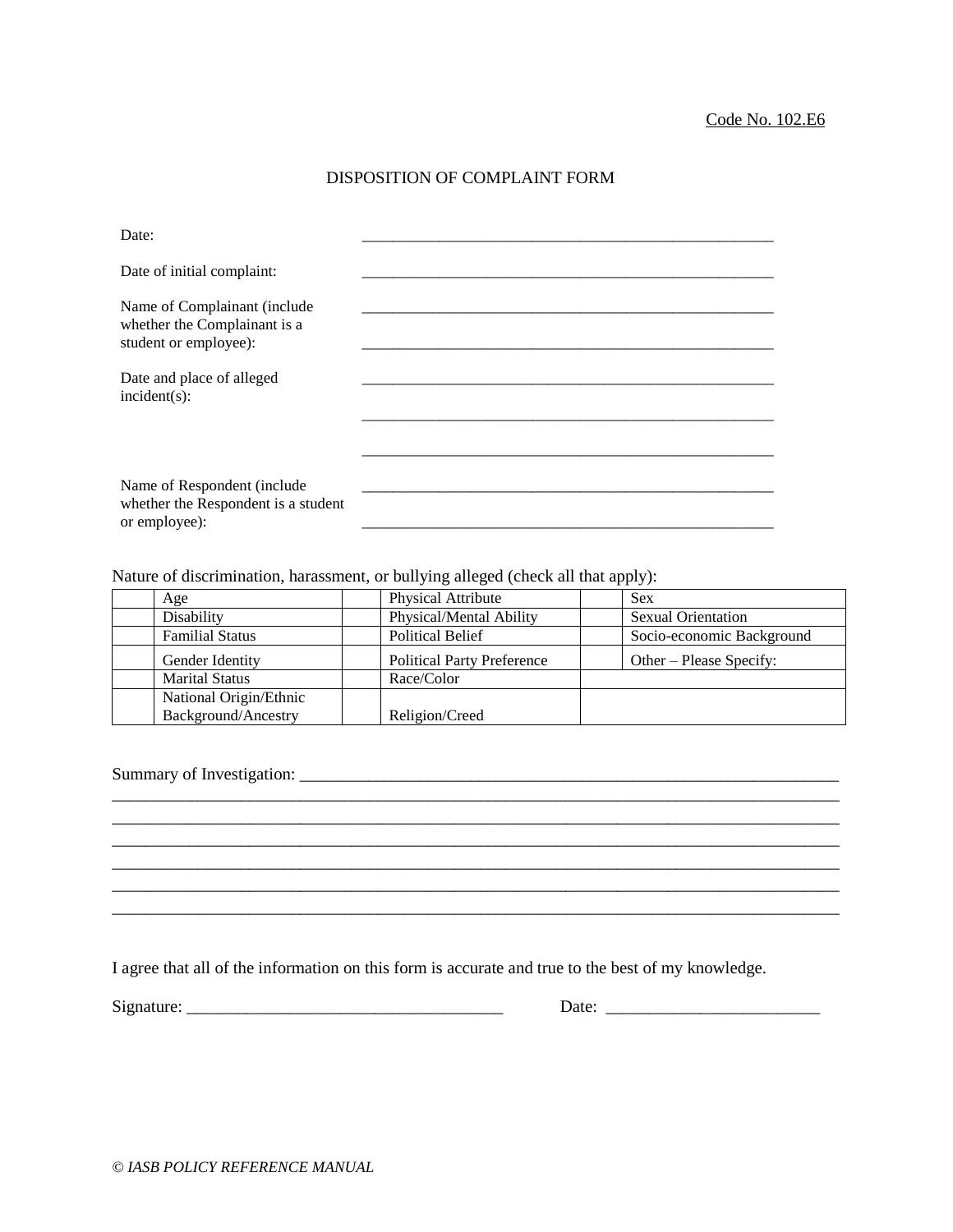### GRIEVENCE PROCEDURE

It is the policy of the West Hancock Community School District not to discriminate on the basis of race, color, national origin, sex, disability, religion, creed, age (for employment), marital status (for programs), sexual orientation, gender identity and socioeconomic status (for programs) in its educational programs and its employment practices. There is a grievance procedure for processing complaints of discrimination. If you have questions or a grievance related to this policy please contact Dan Peterson, 510  $9<sup>th</sup>$  Ave SW Britt Iowa 50423, 641-843-3863, [danpeterson@whancock.org](mailto:danpeterson@whancock.org)

Students, parents of students, employees, and applicants for employment in the school district have the right to file a formal complaint alleging discrimination. The district has policies and procedures in place to identify and investigate complaints alleging discrimination. If appropriate, the district will take steps to prevent the recurrence of discrimination and to correct its discriminatory effects on the Complainant and others.

A Complainant may attempt to resolve the problem informally by discussing the matter with a building principal or a direct supervisor. However, the Complainant has the right to end the informal process at any time and pursue the formal grievance procedures outlined below. Use of the informal or formal grievance procedure is not a prerequisite to the pursuit of other remedies. Please note that informal processes and procedures are not to be used in certain circumstances (e.g., sexual harassment and sexual assault).

### **Filing a Complaint**

A Complainant who wishes to avail himself/herself of this grievance procedure may do so by filing a complaint with the equity coordinator(s). An alternate will be designated in the event it is claimed that the equity coordinator or superintendent committed the alleged discrimination or some other conflict of interest exists. Complaints shall be filed within 90 days of the event giving rise to the complaint or from the date the Complainant could reasonably become aware of such occurrence*.* The Complainant will state the nature of the complaint and the remedy requested. The equity coordinator(s) shall assist the Complainant as needed.

#### **Investigation**

Within 15 working days, the equity coordinator will begin the investigation of the complaint or appoint a qualified person to undertake the investigation (hereinafter "equity coordinator"). If the Complainant is under 18 years of age, the equity coordinator shall notify his or her parent(s)/guardian(s) that they may attend investigatory meetings in which the Complainant is involved. The complaint and identity of the Complainant, Respondent, or witnesses will only be disclosed as reasonably necessary in connection with the investigation or as required by law or policy. The investigation may include, but is not limited to the following:

- A request for the Complainant to provide a written statement regarding the nature of the complaint;
- A request for the individual named in the complaint to provide a written statement;
- A request for witnesses identified during the course of the investigation to provide a written statement;
- Interviews of the Complainant, Respondent, or witnesses;
- An opportunity to present witnesses or other relevant information; and
- Review and collection of documentation or information deemed relevant to the investigation.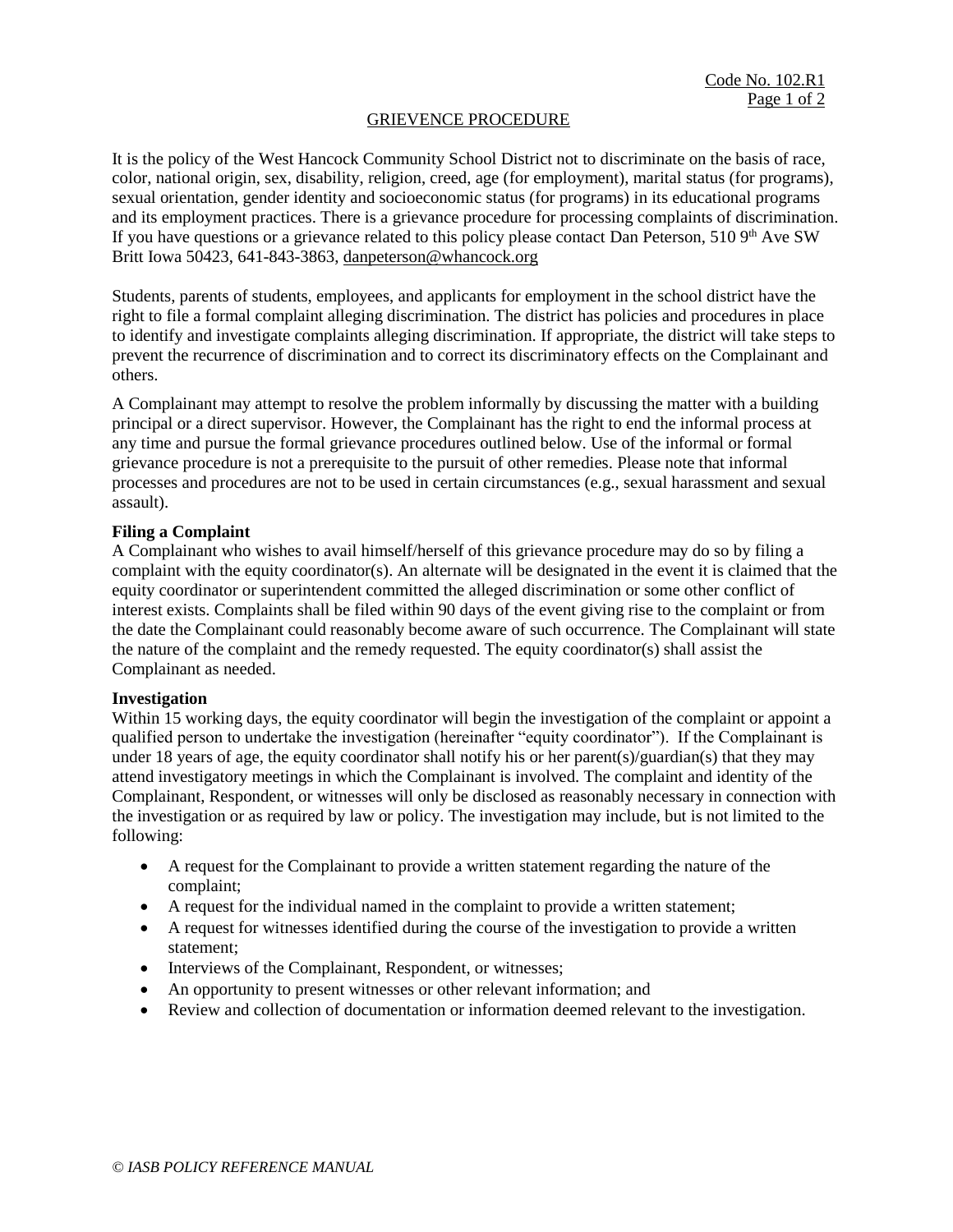Within 60 working days, the equity coordinator shall complete the investigation and issue a report with respect to the findings.

The equity coordinator shall notify the Complainant and Respondent of the decision within 5 working days of completing the written report. Notification shall be by U.S. mail, first class.

### **Decision and Appeal**

The complaint is closed after the equity coordinator has issued the report, unless within 5 working days after receiving the decision, either party appeals the decision to the superintendent by making a written request detailing why he/she believes the decision should be reconsidered. The equity coordinator shall promptly forward all materials relative to the complaint and appeal to the superintendent. Within 10 working days, the superintendent shall affirm, reverse, amend the decision, or direct the equity coordinator to gather additional information. The superintendent shall notify the Complainant, Respondent, and the equity coordinator of the decision within 5 working days of the decision. Notification shall be by U.S. mail, first class.

The decision of the superintendent shall be final.

The decision of the superintendent in no way prejudices a party from seeking redress through state or federal agencies as provided by in law.

This policy and procedures are to be used for complaints of discrimination, in lieu of any other general complaint policies or procedures that may be available.

If any of the stated timeframes cannot be met by the district, the district will notify the parties and pursue completion as promptly as possible.

Retaliation against any person, because the person has filed a complaint or assisted or participated in an investigation, is prohibited. Persons found to have engaged in retaliation shall be subject to discipline by appropriate measures.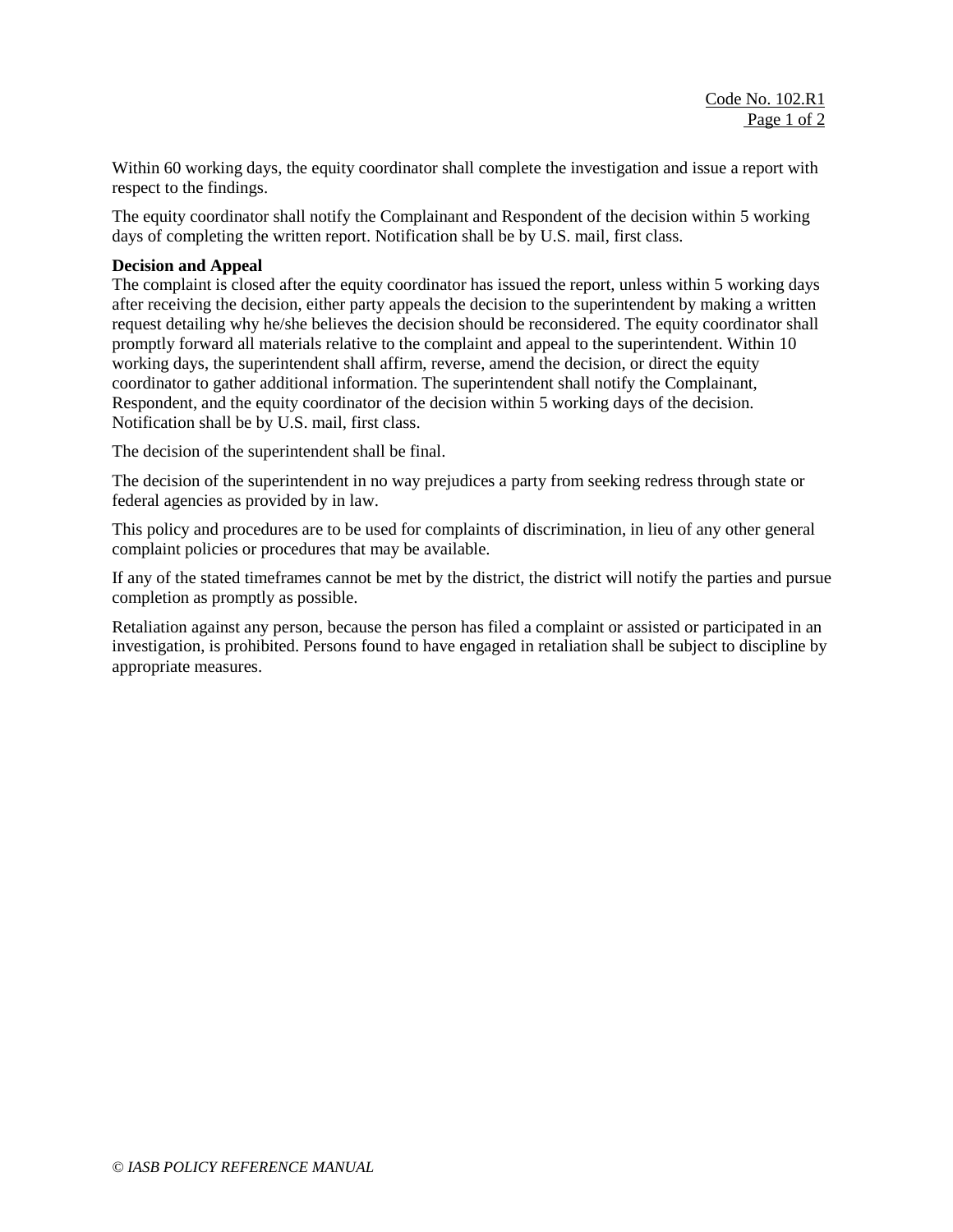### LONG-RANGE NEEDS ASSESSMENT

Long-range needs assessment enables the school district to analyze assessment data, get feedback from the community about its expectation of students and determine how well students are meeting student learning goals. The board will conduct ongoing and in-depth needs assessment, soliciting information from business, labor, industry, higher education and community members, regarding their expectations for adequate student preparation.

In conjunction with the in-depth needs assessment of the school district, the board will authorize the appointment of a committee, representing administrators, employees, parents, students and community members, to make recommendations and assist the board in determining the priorities of the school district in addition to the basic skills areas of the education program.

Opportunities for local feedback on an ongoing basis will be provided in several ways, including but not limited to: a district-wide needs assessment at least every seven (7) years; input from the School Improvement Advisory Committee; parent advisory committees; the vocational education advisory committee; the District Leadership Team; AEA surveys; surveys conducted through the Iowa Department of Education; Parent-Teacher Conference surveys; and meetings with representatives from business and industry.

It is the responsibility of the superintendent to ensure the school district community is informed of students' progress on state and locally determined indicators. The superintendent will report annually to the board about the means used to keep the community informed.

As a result of the board and committee's work, the board will determine major educational needs and rank them in priority order; develop long-range goals and plans to meet the educational needs; establish and implement short-range and intermediate-range plans to meet the goals and to attain the desired levels of student performance; evaluate progress toward meeting the goals and maintain a record of progress under the plan that includes reports of student performance and results of school improvement projects; and annually report the school district's progress made under the plan to the committee, community and Iowa Department of Education.

| Legal Reference: | Iowa Code §§ 21; 256.7; 280.12, .18 (2015). |
|------------------|---------------------------------------------|
|                  | 281 I.A.C. $12.8(1)(b)$ .                   |

| Cross Reference: | 101 | Educational Philosophy of the School District |
|------------------|-----|-----------------------------------------------|
|------------------|-----|-----------------------------------------------|

- 200 Legal Status of the Board of Directors
- 208 Committees of the Board of Directors
- 603.1 Basic Instruction Program
- 801.1 Buildings and Sites Long Range Planning
- 801.2 Buildings and Sites Surveys

| Approved June 12, 1995 | Reviewed December 21, 2020 Revised January 18, 2016 |  |  |
|------------------------|-----------------------------------------------------|--|--|
|------------------------|-----------------------------------------------------|--|--|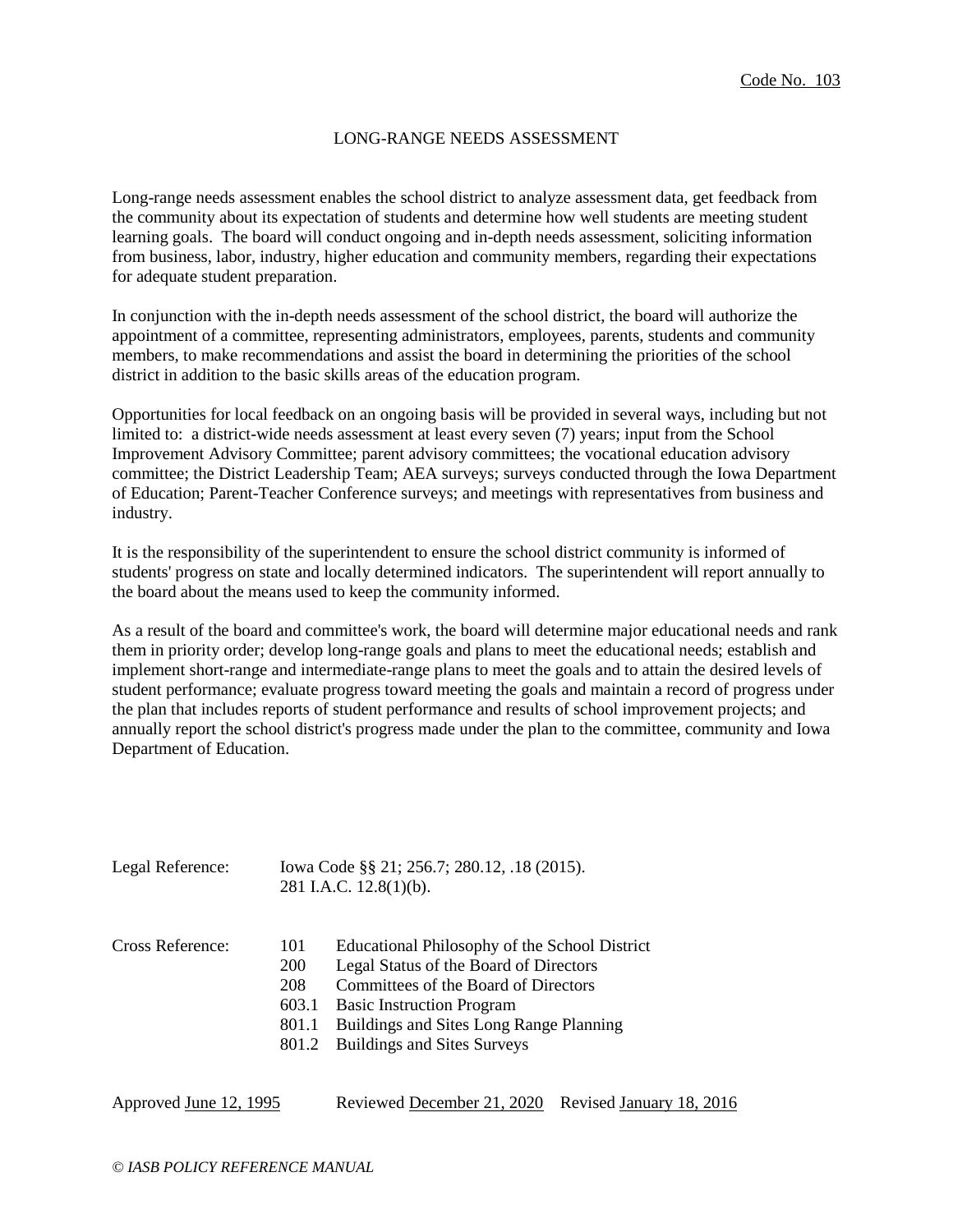## LONG-RANGE NEEDS ASSESSMENT PROCESS

The school district's long range needs assessment process includes these items:

- provisions for collecting, analyzing and reporting information derived from local, state and national sources;
- provisions for reviewing information acquired on the following:
	- state indicators and other locally determined indicators,
	- locally established student learning goals,
	- specific data collection required by state and federal programs;
- provisions for collecting and analyzing assessment data on the following:
	- state indicators,
	- locally determined indicators,
	- locally established student learning goals.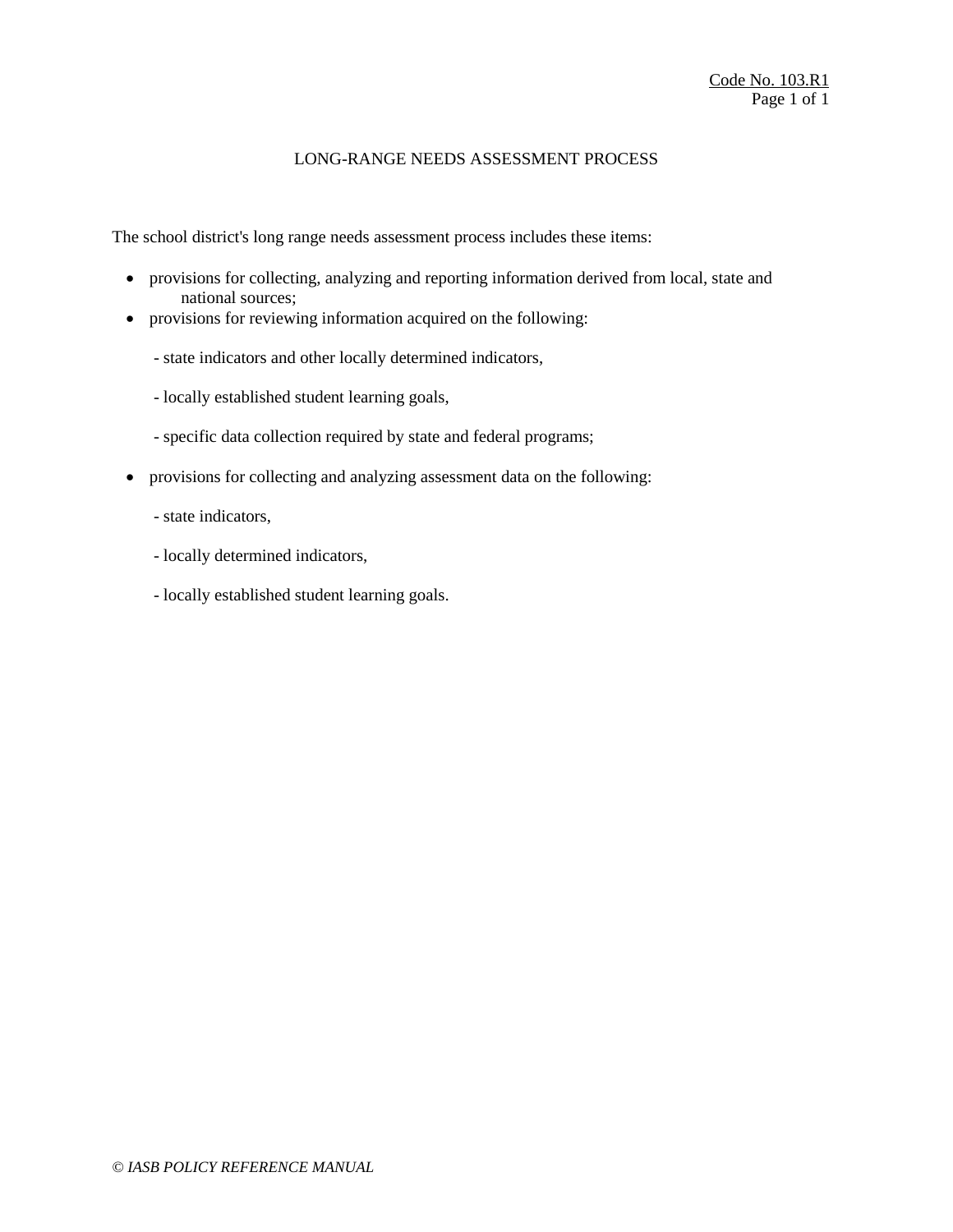## ANTI-BULLYING/ANTI-HARASSMENT POLICY

The *West Hancock CSD* is committed to providing all students, employees, and volunteers with a safe and civil school environment in which all members of the school community are treated with dignity and respect. Bullying and/or harassing behavior can seriously disrupt the ability of school employees to maintain a safe and civil environment, and the ability of students to learn and succeed.

Bullying and/or harassment of or by students, employees, and volunteers is against federal, state, and local policy and is not tolerated by the board.

Accordingly, school employees, volunteers, and students shall not engage in bullying or harassing behavior while on school property, while on school-owned or school-operated vehicles, while attending or participating in school-sponsored or sanctioned activities, and while away from school grounds if the conduct materially interferes with the orderly operation of the educational environment or is likely to do so.

Complaints may be filed with the superintendent or superintendent's designee pursuant to the regulation accompanying this policy. Complaints will be investigated within a reasonable time frame.

A school employee, volunteer, or student, or a student's parent or guardian who promptly, reasonably, and in good faith reports an incident of bullying or harassment, in compliance with the procedures in the regulation, to the appropriate school official designated by the school district, shall be immune from civil or criminal liability relating to such report and to participation in any administrative or judicial proceeding resulting from or relating to the report.

#### **Retaliation Prohibited**

Individuals who knowingly file false bullying or harassment complaints and any person who gives false statements in an investigation may be subject to discipline by appropriate measures.

Any student found to have violated or retaliated in violation of this policy shall be subject to measures up to, and including, suspension and expulsion. Any school employee found to have violated or retaliated in violation of this policy shall be subject to measures up to, and including, termination of employment. Any school volunteer found to have violated or retaliated in violation of this policy shall be subject to measures up to, and including, removal from service and exclusion from school grounds.

#### **Definitions**

For the purposes of this policy, the defined words shall have the following meaning:

 "Electronic" means any communication involving the transmission of information by wire, radio, optic cable, electromagnetic, or other similar means. "Electronic" includes but is not limited to communication via electronic mail, internet-based communications, pager service, cell phones, and electronic text messaging. "Harassment" and "bullying" mean any repeated or potentially repeated electronic, written, verbal, or physical act or other ongoing conduct toward an individual based on any trait or characteristic of the individual which creates an objectively hostile school environment that meets one or more of the following conditions: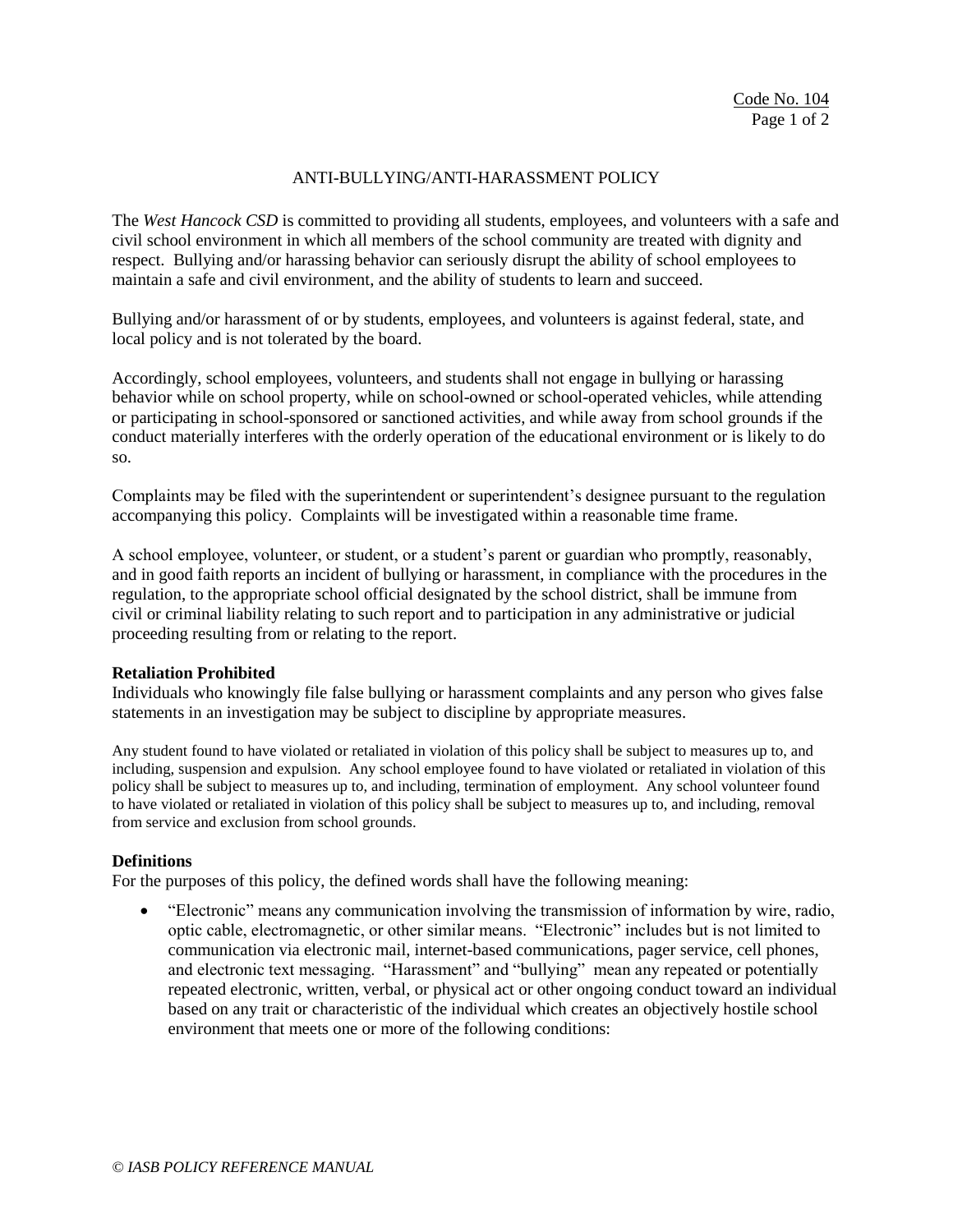### ANTI-BULLYING/ANTI-HARASSMENT POLICY

- (1) Places the individual in reasonable fear of harm to the individual's person or property.
- (2) Has a substantial detrimental effect on the individual's physical or mental health.
- (3) Has the effect of substantially interfering with the individual's academic or career performance. Has the effect of substantially interfering with the individual's ability to participate in or benefit from the services, activities, or privileges provided by a school.
- "Trait or characteristic of the individual" includes but is not limited to age, color, creed, national origin, race, religion, marital status, sex, sexual orientation, gender identity, physical attributes, physical or mental ability or disability, ancestry, political party preference, political belief, socioeconomic status, or familial status.
- "Volunteer" means an individual who has regular, significant contact with students.

### **Publication of Policy**

The board will annually publish this policy. The policy may be publicized by the following means:

- Inclusion in the student handbook,
- Inclusion in the employee handbook
- Inclusion in the registration materials
- Inclusion on the school or school district's web site,
- $\bullet$  (other)

| Legal References:           | 20 U.S.C. §§ 1221-1234i. |                                            |                           |  |
|-----------------------------|--------------------------|--------------------------------------------|---------------------------|--|
|                             | 29 U.S.C. § 794.         |                                            |                           |  |
|                             |                          | 42 U.S.C. §§ 2000d-2000d-7.                |                           |  |
|                             |                          | 42 U.S.C. §§ 12101 2et. seq.               |                           |  |
|                             |                          | Iowa Code §§ 216.9; 280.28; 280.3.         |                           |  |
|                             |                          | 281 I.A.C. 12.3(6).                        |                           |  |
|                             |                          | Morse v. Frederick, 551 U.S. 393 (2007)    |                           |  |
|                             |                          |                                            |                           |  |
|                             |                          |                                            |                           |  |
| Cross References:           | 102                      | <b>Equal Educational Opportunity</b>       |                           |  |
|                             | 502                      | <b>Student Rights and Responsibilities</b> |                           |  |
|                             | 503                      | <b>Student Discipline</b>                  |                           |  |
|                             | 506                      | <b>Student Records</b>                     |                           |  |
|                             |                          |                                            |                           |  |
|                             |                          |                                            |                           |  |
|                             |                          |                                            |                           |  |
| Approved September 17, 2007 |                          | Reviewed December 21, 2020                 | Revised February 17, 2020 |  |
|                             |                          |                                            |                           |  |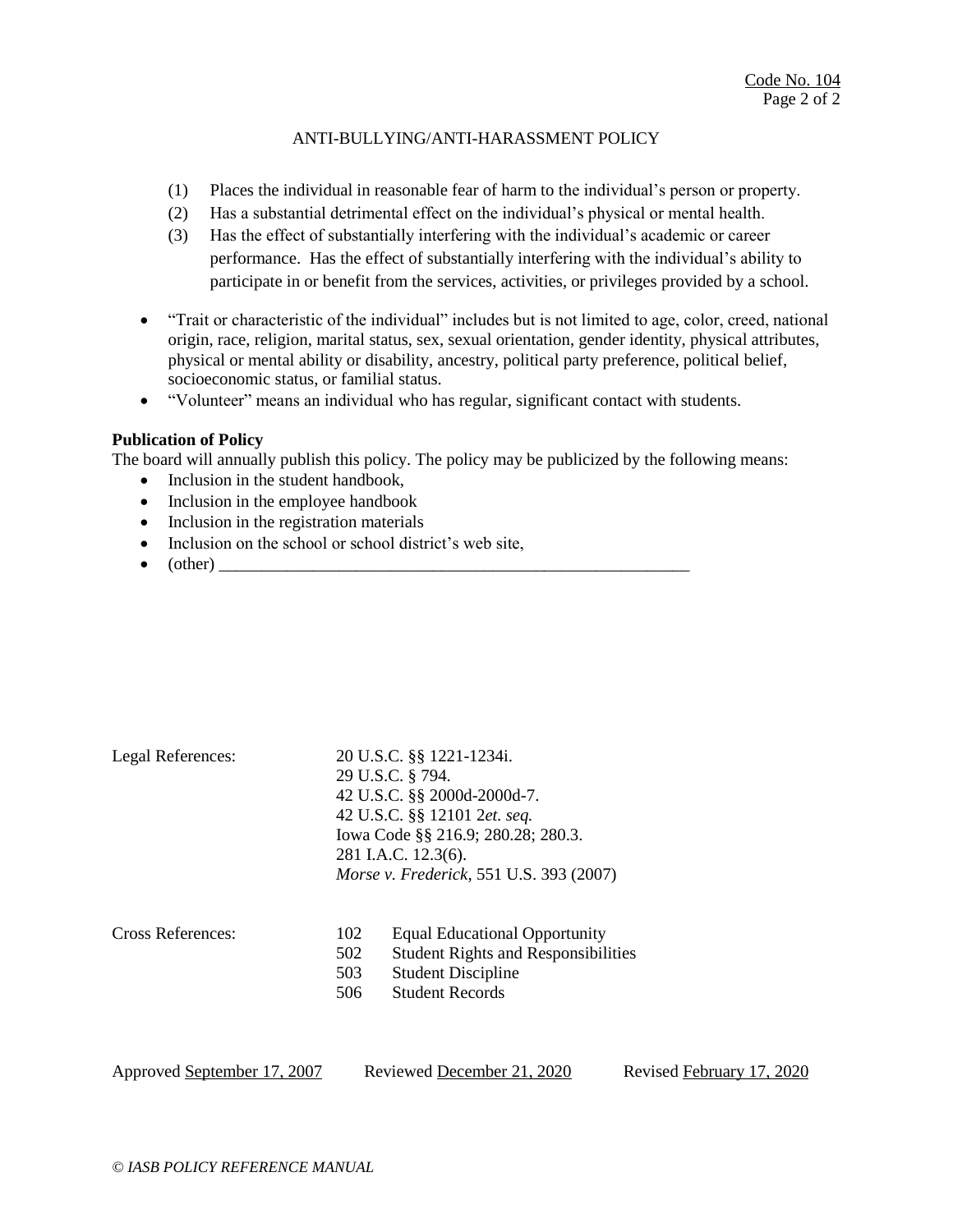### COMPLAINT FORM (Discrimination, Anti-Bullying, and Anti-Harassment)

| Date of complaint:                                                                                                                                       |  |
|----------------------------------------------------------------------------------------------------------------------------------------------------------|--|
| Name of Complainant:                                                                                                                                     |  |
| Are you filling out this form for<br>yourself or someone else (please<br>identify the individual if you are<br>submitting on behalf of someone<br>else): |  |
| Who or what entity do you believe<br>discriminated against, harassed, or<br>bullied you (or someone else)?                                               |  |
| Date and place of alleged<br>$incident(s)$ :                                                                                                             |  |
|                                                                                                                                                          |  |
| Names of any witnesses (if any):                                                                                                                         |  |

Nature of discrimination, harassment, or bullying alleged (check all that apply):

| Age                    | <b>Physical Attribute</b>         | Sex                       |
|------------------------|-----------------------------------|---------------------------|
| Disability             | Physical/Mental Ability           | <b>Sexual Orientation</b> |
| <b>Familial Status</b> | <b>Political Belief</b>           | Socio-economic Background |
| Gender Identity        | <b>Political Party Preference</b> | Other – Please Specify:   |
| <b>Marital Status</b>  | Race/Color                        |                           |
| National Origin/Ethnic |                                   |                           |
| Background/Ancestry    | Religion/Creed                    |                           |

In the space below, please describe what happened and why you believe that you or someone else has been discriminated against, harassed, or bullied. Please be as specific as possible and attach additional pages if necessary.

\_\_\_\_\_\_\_\_\_\_\_\_\_\_\_\_\_\_\_\_\_\_\_\_\_\_\_\_\_\_\_\_\_\_\_\_\_\_\_\_\_\_\_\_\_\_\_\_\_\_\_\_\_\_\_\_\_\_\_\_\_\_\_\_\_\_\_\_\_\_\_\_\_\_\_\_\_\_\_\_\_\_\_\_\_ \_\_\_\_\_\_\_\_\_\_\_\_\_\_\_\_\_\_\_\_\_\_\_\_\_\_\_\_\_\_\_\_\_\_\_\_\_\_\_\_\_\_\_\_\_\_\_\_\_\_\_\_\_\_\_\_\_\_\_\_\_\_\_\_\_\_\_\_\_\_\_\_\_\_\_\_\_\_\_\_\_\_\_\_\_ \_\_\_\_\_\_\_\_\_\_\_\_\_\_\_\_\_\_\_\_\_\_\_\_\_\_\_\_\_\_\_\_\_\_\_\_\_\_\_\_\_\_\_\_\_\_\_\_\_\_\_\_\_\_\_\_\_\_\_\_\_\_\_\_\_\_\_\_\_\_\_\_\_\_\_\_\_\_\_\_\_\_\_\_\_ \_\_\_\_\_\_\_\_\_\_\_\_\_\_\_\_\_\_\_\_\_\_\_\_\_\_\_\_\_\_\_\_\_\_\_\_\_\_\_\_\_\_\_\_\_\_\_\_\_\_\_\_\_\_\_\_\_\_\_\_\_\_\_\_\_\_\_\_\_\_\_\_\_\_\_\_\_\_\_\_\_\_\_\_\_ \_\_\_\_\_\_\_\_\_\_\_\_\_\_\_\_\_\_\_\_\_\_\_\_\_\_\_\_\_\_\_\_\_\_\_\_\_\_\_\_\_\_\_\_\_\_\_\_\_\_\_\_\_\_\_\_\_\_\_\_\_\_\_\_\_\_\_\_\_\_\_\_\_\_\_\_\_\_\_\_\_\_\_\_\_

I agree that all of the information on this form is accurate and true to the best of my knowledge.

Signature: \_\_\_\_\_\_\_\_\_\_\_\_\_\_\_\_\_\_\_\_\_\_\_\_\_\_\_\_\_\_\_\_\_\_\_\_\_ Date: \_\_\_\_\_\_\_\_\_\_\_\_\_\_\_\_\_\_\_\_\_\_\_\_\_\_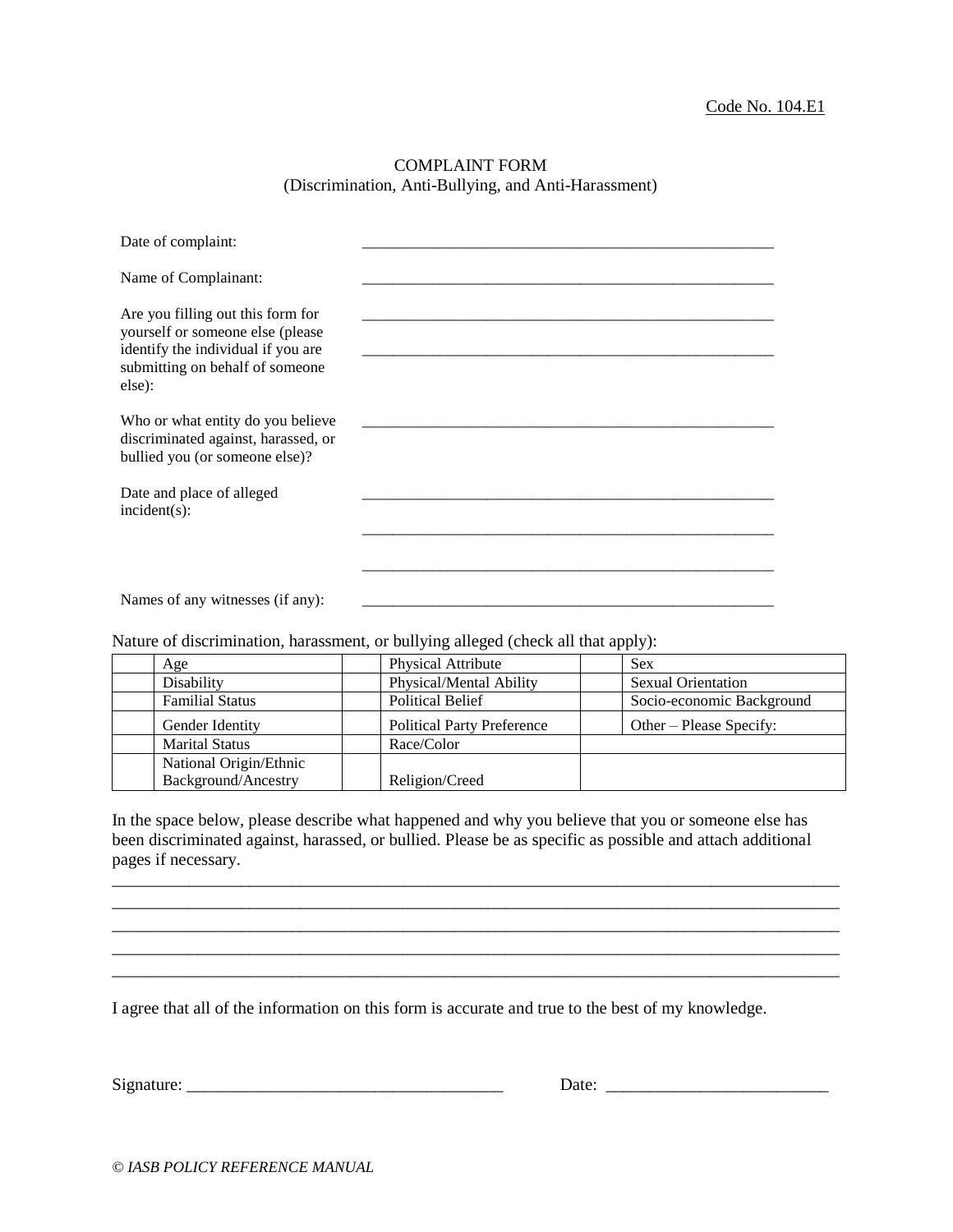## WITNESS DISCLOSURE FORM

| Name of Witness:                                                                      |  |
|---------------------------------------------------------------------------------------|--|
| Date of interview:                                                                    |  |
| Date of initial complaint:                                                            |  |
| Name of Complainant (include<br>whether the Complainant is a<br>student or employee): |  |
| Date and place of alleged<br>$incident(s)$ :                                          |  |
|                                                                                       |  |

Nature of discrimination, harassment, or bullying alleged (check all that apply):

| Age                    | <b>Physical Attribute</b>         | <b>Sex</b>                |
|------------------------|-----------------------------------|---------------------------|
| Disability             | Physical/Mental Ability           | <b>Sexual Orientation</b> |
| <b>Familial Status</b> | <b>Political Belief</b>           | Socio-economic Background |
| Gender Identity        | <b>Political Party Preference</b> | Other – Please Specify:   |
| <b>Marital Status</b>  | Race/Color                        |                           |
| National Origin/Ethnic |                                   |                           |
| Background/Ancestry    | Religion/Creed                    |                           |

\_\_\_\_\_\_\_\_\_\_\_\_\_\_\_\_\_\_\_\_\_\_\_\_\_\_\_\_\_\_\_\_\_\_\_\_\_\_\_\_\_\_\_\_\_\_\_\_\_\_\_\_\_\_\_\_\_\_\_\_\_\_\_\_\_\_\_\_\_\_\_\_\_\_\_\_\_\_\_\_\_\_\_\_\_ \_\_\_\_\_\_\_\_\_\_\_\_\_\_\_\_\_\_\_\_\_\_\_\_\_\_\_\_\_\_\_\_\_\_\_\_\_\_\_\_\_\_\_\_\_\_\_\_\_\_\_\_\_\_\_\_\_\_\_\_\_\_\_\_\_\_\_\_\_\_\_\_\_\_\_\_\_\_\_\_\_\_\_\_\_ \_\_\_\_\_\_\_\_\_\_\_\_\_\_\_\_\_\_\_\_\_\_\_\_\_\_\_\_\_\_\_\_\_\_\_\_\_\_\_\_\_\_\_\_\_\_\_\_\_\_\_\_\_\_\_\_\_\_\_\_\_\_\_\_\_\_\_\_\_\_\_\_\_\_\_\_\_\_\_\_\_\_\_\_\_ \_\_\_\_\_\_\_\_\_\_\_\_\_\_\_\_\_\_\_\_\_\_\_\_\_\_\_\_\_\_\_\_\_\_\_\_\_\_\_\_\_\_\_\_\_\_\_\_\_\_\_\_\_\_\_\_\_\_\_\_\_\_\_\_\_\_\_\_\_\_\_\_\_\_\_\_\_\_\_\_\_\_\_\_\_ \_\_\_\_\_\_\_\_\_\_\_\_\_\_\_\_\_\_\_\_\_\_\_\_\_\_\_\_\_\_\_\_\_\_\_\_\_\_\_\_\_\_\_\_\_\_\_\_\_\_\_\_\_\_\_\_\_\_\_\_\_\_\_\_\_\_\_\_\_\_\_\_\_\_\_\_\_\_\_\_\_\_\_\_\_ \_\_\_\_\_\_\_\_\_\_\_\_\_\_\_\_\_\_\_\_\_\_\_\_\_\_\_\_\_\_\_\_\_\_\_\_\_\_\_\_\_\_\_\_\_\_\_\_\_\_\_\_\_\_\_\_\_\_\_\_\_\_\_\_\_\_\_\_\_\_\_\_\_\_\_\_\_\_\_\_\_\_\_\_\_

\_\_\_\_\_\_\_\_\_\_\_\_\_\_\_\_\_\_\_\_\_\_\_\_\_\_\_\_\_\_\_\_\_\_\_\_\_\_\_\_\_\_\_\_\_\_\_\_\_\_\_\_\_\_\_\_\_\_\_\_\_\_\_\_\_\_\_\_\_\_\_\_\_\_\_\_\_\_\_\_\_\_\_\_\_

# Description of incident witnessed: \_\_\_\_\_\_\_\_\_\_\_\_\_\_\_\_\_\_\_\_\_\_\_\_\_\_\_\_\_\_\_\_\_\_\_\_\_\_\_\_\_\_\_\_\_\_\_\_\_\_\_\_\_\_\_\_\_

Additional information: \_\_\_\_\_\_\_\_\_\_\_\_\_\_\_\_\_\_\_\_\_\_\_\_\_\_\_\_\_\_\_\_\_\_\_\_\_\_\_\_\_\_\_\_\_\_\_\_\_\_\_\_\_\_\_\_\_\_\_\_\_\_\_\_\_

I agree that all of the information on this form is accurate and true to the best of my knowledge.

Signature: \_\_\_\_\_\_\_\_\_\_\_\_\_\_\_\_\_\_\_\_\_\_\_\_\_\_\_\_\_\_\_\_\_\_\_\_\_ Date: \_\_\_\_\_\_\_\_\_\_\_\_\_\_\_\_\_\_\_\_\_\_\_\_\_\_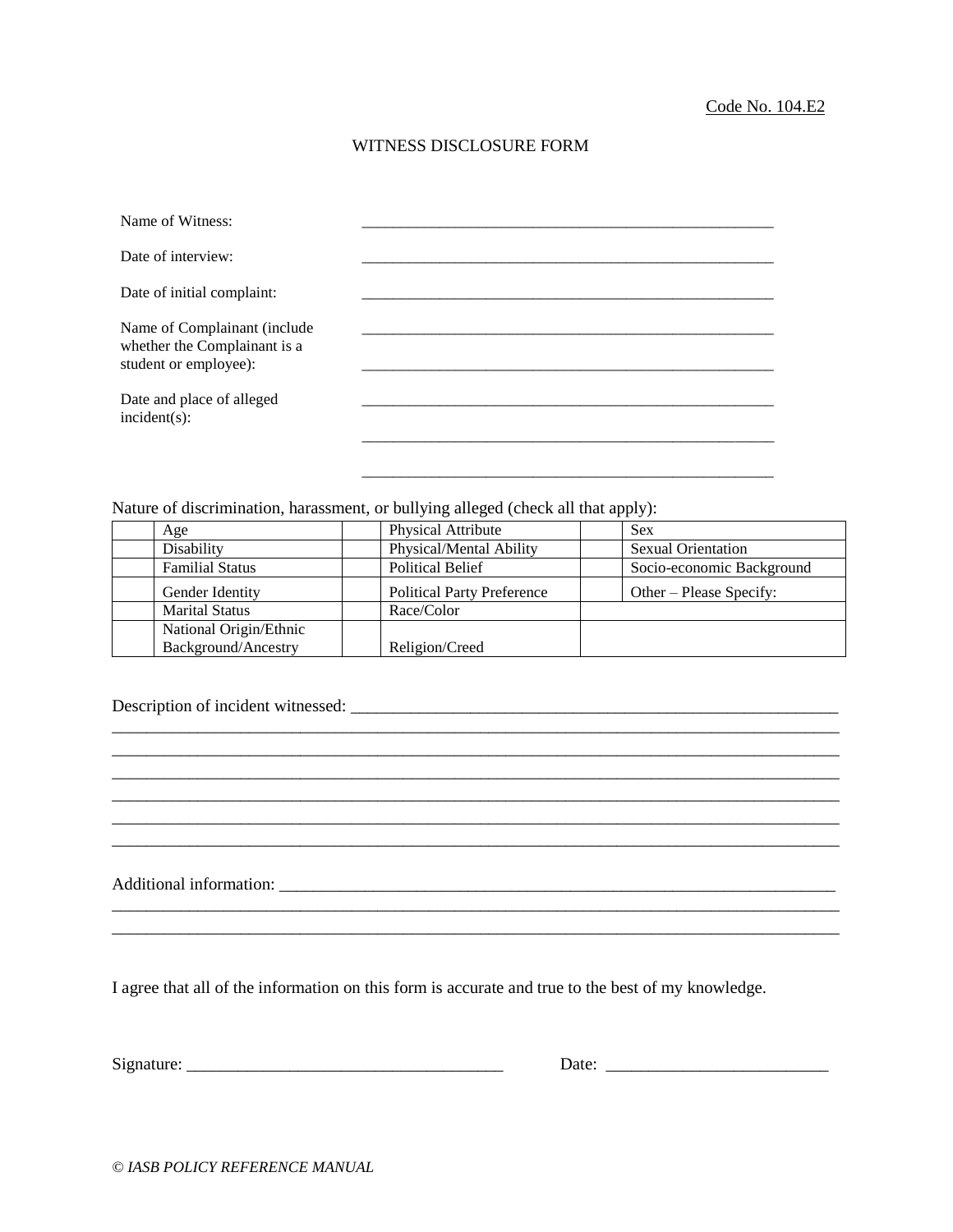# DISPOSITION OF COMPLAINT FORM

| Date:                                                                               |  |
|-------------------------------------------------------------------------------------|--|
| Date of initial complaint:                                                          |  |
| Name of Complainant (include                                                        |  |
| whether the Complainant is a<br>student or employee):                               |  |
| Date and place of alleged                                                           |  |
| $incident(s)$ :                                                                     |  |
|                                                                                     |  |
|                                                                                     |  |
| Name of Respondent (include<br>whether the Respondent is a student<br>or employee): |  |
|                                                                                     |  |

Nature of discrimination, harassment, or bullying alleged (check all that apply):

| Age                    | <b>Physical Attribute</b>         | <b>Sex</b>                |
|------------------------|-----------------------------------|---------------------------|
| Disability             | Physical/Mental Ability           | <b>Sexual Orientation</b> |
| <b>Familial Status</b> | <b>Political Belief</b>           | Socio-economic Background |
| Gender Identity        | <b>Political Party Preference</b> | Other – Please Specify:   |
| <b>Marital Status</b>  | Race/Color                        |                           |
| National Origin/Ethnic |                                   |                           |
| Background/Ancestry    | Religion/Creed                    |                           |

\_\_\_\_\_\_\_\_\_\_\_\_\_\_\_\_\_\_\_\_\_\_\_\_\_\_\_\_\_\_\_\_\_\_\_\_\_\_\_\_\_\_\_\_\_\_\_\_\_\_\_\_\_\_\_\_\_\_\_\_\_\_\_\_\_\_\_\_\_\_\_\_\_\_\_\_\_\_\_\_\_\_\_\_\_ \_\_\_\_\_\_\_\_\_\_\_\_\_\_\_\_\_\_\_\_\_\_\_\_\_\_\_\_\_\_\_\_\_\_\_\_\_\_\_\_\_\_\_\_\_\_\_\_\_\_\_\_\_\_\_\_\_\_\_\_\_\_\_\_\_\_\_\_\_\_\_\_\_\_\_\_\_\_\_\_\_\_\_\_\_ \_\_\_\_\_\_\_\_\_\_\_\_\_\_\_\_\_\_\_\_\_\_\_\_\_\_\_\_\_\_\_\_\_\_\_\_\_\_\_\_\_\_\_\_\_\_\_\_\_\_\_\_\_\_\_\_\_\_\_\_\_\_\_\_\_\_\_\_\_\_\_\_\_\_\_\_\_\_\_\_\_\_\_\_\_

\_\_\_\_\_\_\_\_\_\_\_\_\_\_\_\_\_\_\_\_\_\_\_\_\_\_\_\_\_\_\_\_\_\_\_\_\_\_\_\_\_\_\_\_\_\_\_\_\_\_\_\_\_\_\_\_\_\_\_\_\_\_\_\_\_\_\_\_\_\_\_\_\_\_\_\_\_\_\_\_\_\_\_\_\_

 $\_$ 

 $\mathcal{L}_\mathcal{L} = \{ \mathcal{L}_\mathcal{L} = \{ \mathcal{L}_\mathcal{L} = \{ \mathcal{L}_\mathcal{L} = \{ \mathcal{L}_\mathcal{L} = \{ \mathcal{L}_\mathcal{L} = \{ \mathcal{L}_\mathcal{L} = \{ \mathcal{L}_\mathcal{L} = \{ \mathcal{L}_\mathcal{L} = \{ \mathcal{L}_\mathcal{L} = \{ \mathcal{L}_\mathcal{L} = \{ \mathcal{L}_\mathcal{L} = \{ \mathcal{L}_\mathcal{L} = \{ \mathcal{L}_\mathcal{L} = \{ \mathcal{L}_\mathcal{$ 

#### Summary of Investigation: \_\_\_\_\_\_\_\_\_\_\_\_\_\_\_\_\_\_\_\_\_\_\_\_\_\_\_\_\_\_\_\_\_\_\_\_\_\_\_\_\_\_\_\_\_\_\_\_\_\_\_\_\_\_\_\_\_\_\_\_\_\_\_

I agree that all of the information on this form is accurate and true to the best of my knowledge.

| $\sim$<br>. . | ----<br>. |  |
|---------------|-----------|--|
|---------------|-----------|--|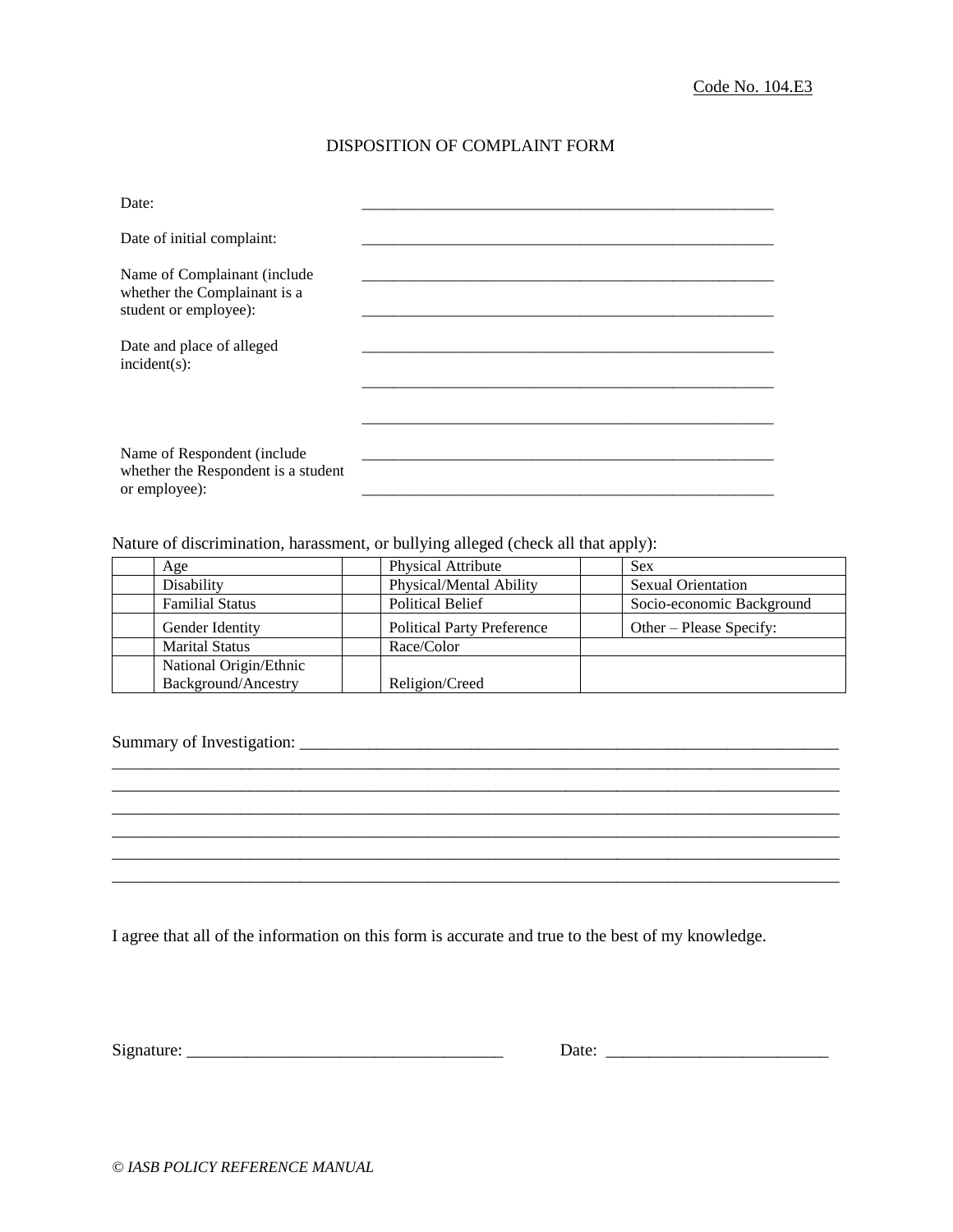## ANTI-BULLYING/ANTI-HARASSMENT INVESTIGATION PROCEDURES

## **Filing a Complaint**

An individual who believes that the individual has been harassed or bullied may file a complaint with the superintendent or superintendent's designee. The complaint form is available above in policy 104.E1. An alternate investigator will be designated in the event it is claimed that the superintendent or superintendent's designee committed the alleged bullying or harassment or some other conflict of interest exists. Complaints shall be filed within 180 days of the event giving rise to the complaint or from the date the Complainant could reasonably become aware of such occurrence*.* The Complainant will state the nature of the complaint and the remedy requested. The Complainant shall receive assistance as needed.

## **Investigation**

The school district will promptly and reasonably investigate allegations of bullying or harassment upon receipt of a written complaint. The *[superintendent or the superintendent's designee or name the position if not the superintendent]* (hereinafter "Investigator") will be responsible for handling all complaints alleging bullying or harassment.

*The investigation may include, but is not limited to the following:*

- *Interviews with the Complainant and the individual named in the complaint ("Respondent")*
- *A request for the Complainant to provide a written statement regarding the nature of the complaint;*
- *A request for the Respondent to provide a written statement;*
- *Interviews with witnesses identified during the course of the investigation;*
- *A request for witnesses identified during the course of the investigation to provide a written statement; and*
- *Review and collection of documentation or information deemed relevant to the investigation.*

The Investigator shall consider the totality of circumstances presented in determining whether conduct objectively constitutes bullying or harassment as defined in Board policy. Upon completion of the investigation, the Investigator shall issue a report with respect to the findings, and provide a copy of the report to the appropriate building principal or Superintendent if the investigation involved the building principal

The complaint and identity of the Complainant, Respondent, or witnesses will only be disclosed as reasonably necessary in connection with the investigation or as required by law or policy. Similarly, evidence uncovered in the investigation shall be kept confidential to the extent reasonably possible.

#### *Additional suggestions for administrative procedures regarding this policy include:*

- *Organizing training programs for students, school employees, and volunteers regarding how to recognize bullying and harassing behavior and what to do if this behavior is witnessed; and*
- *Developing a process for evaluating the effectiveness of this policy in reducing bullying and harassing behavior.*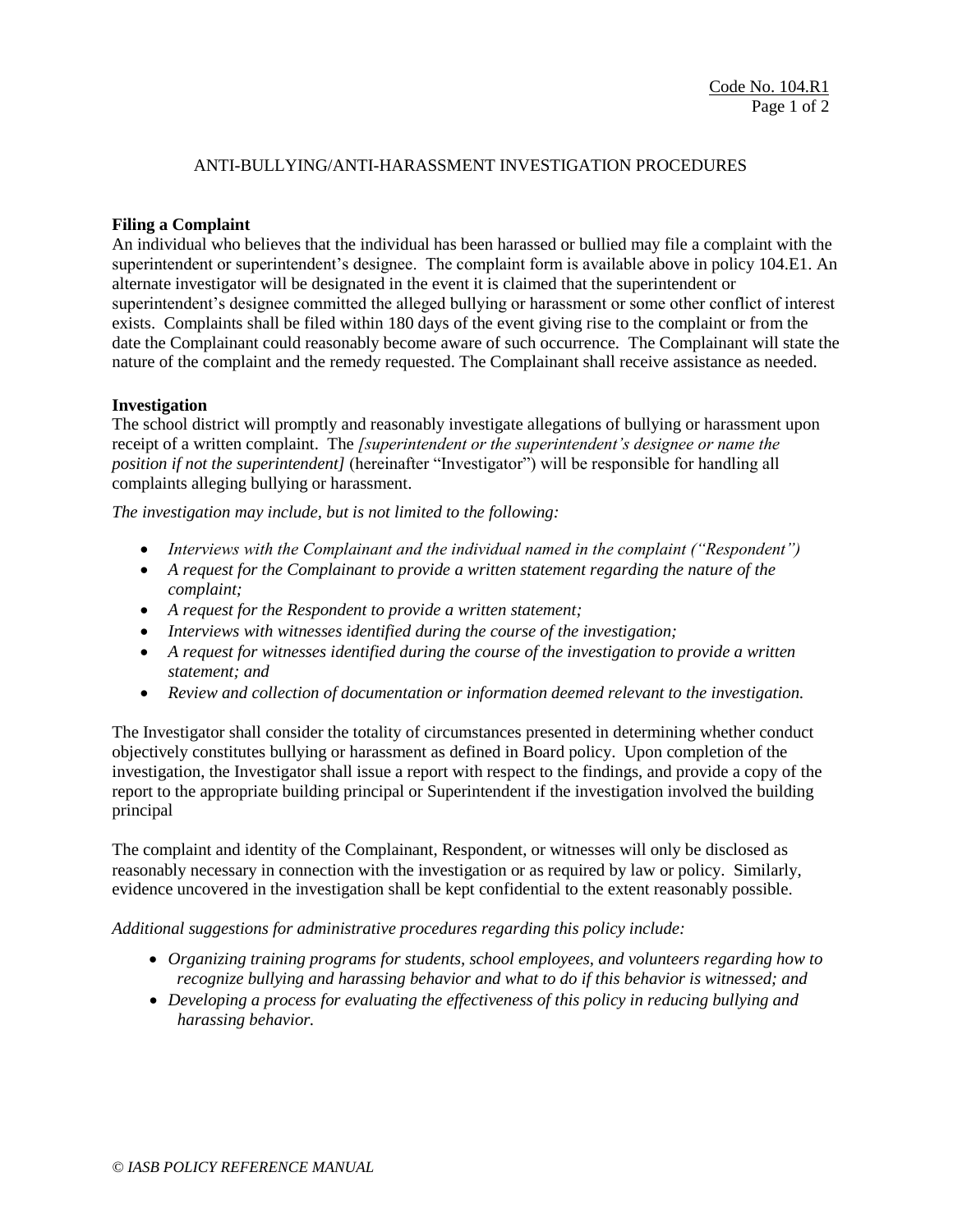## ANTI-BULLYING/ANTI-HARASSMENT INVESTIGATION PROCEDURES

### **Decision**

The investigator, building principal or superintendent, depending on the individuals involved, shall inform the Complainant and the accused about the outcome of the investigation. If, after an investigation, a student is found to be in violation of the policy, the student shall be disciplined by appropriate measures, which may include suspension and expulsion. If after an investigation a school employee is found to be in violation of this policy, the employee shall be disciplined by appropriate measures, which may include termination. If after an investigation a school volunteer is found to be in violation of this policy, the volunteer shall be subject to appropriate measures, which may include exclusion from school grounds.

Individuals who knowingly file false bullying and/or harassment complaints and any person who gives false statements in an investigation may be subject to discipline by appropriate measures, as shall any person who is found to have retaliated against another in violation of this policy. Any student found to have retaliated in violation of this policy shall be subject to measures up to, and including, suspension and expulsion. Any school employee found to have retaliated in violation of this policy shall be subject to measures up to, and including, termination of employment. Any school volunteer found to have retaliated in violation of this policy shall be subject to measures up to, and including, exclusion from school grounds.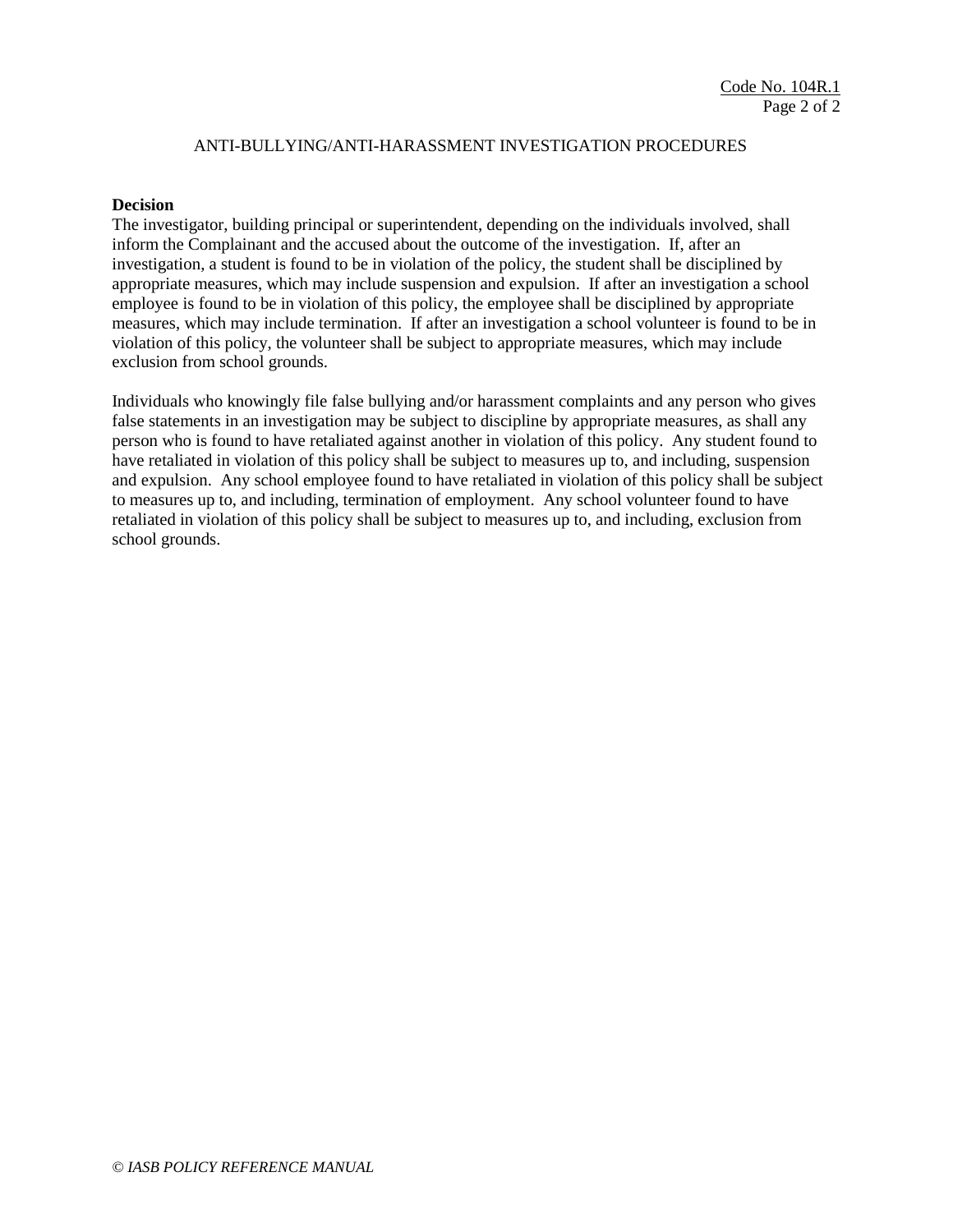## ASSISTANCE ANIMALS

It is the policy of West Hancock CSD to foster an equal education environment for all students, employees and community members within the district. The purpose of this policy is to provide guidance to the district on the proper use of assistance animals while on district property. The district shall allow the use of qualified service animals to accompany individuals with disabilities in all areas of district buildings where the public is normally allowed to go. This can include classrooms, cafeteria and school buses. Individuals with disabilities are people who have a physical or mental impairment that substantially limits one or more major life activities. Service animals are dogs and in some instances miniature horses trained to do work or perform tasks for individuals with disabilities.

Service animals must be current on all required vaccinations. Service animals also must be under control while on district grounds. The animal may be under control by either the individual with a disability, or a handler of the service animal. Under control means harnessed, leashed or tethered, unless these devices interfere with the animal's work, in which case under voice or other directive control.

### **Miniature Horses as Service Animals**

Miniature horses shall be allowed as service animals within the district whenever it is reasonable to allow them. Factors to consider when determining reasonableness include: whether the miniature horse is house broken; whether the miniature horse is under the owner's control; whether the facility can accommodate the miniature horse's type, size and weight; and whether the miniature horse's presence will not compromise legitimate safety requirements necessary for safe operation of the facility.

## **Establishing the Need for a Service Animal**

When no prior notice is given to the district of the use of a service or assistive animal, the superintendent and/or school administrators are permitted to ask the following questions:

*"Do you need/require this animal because of a disability?"* 

If the animal's trained tasks are not readily apparent, the administrator may ask:

*"What work or task has the animal been trained to perform?"*

## **Service Animals in training**

Assuming the handler and animal are otherwise allowed, individuals who train service and/or assistive animals will also be allowed access with their service animal in training to public areas of district buildings and property. The service animal in training is expected to abide by the same requirements as a service or assistive animal.

#### **Exclusion of Service and Assistive Animals**

In certain limited circumstances, it may be reasonable to exclude the use of a service or assistive animal from district property. The superintendent is permitted to exclude service and assistive animals from district buildings and property in the following circumstances: The presence of the animal poses a direct threat to the health and safety of others; the owner or handler is unable to control the animal; the animal is not house broken; the presence of the animal significantly disrupts or interferes with the educational process; or the presence of the animal would require a fundamental alteration to the program. If a service animal is properly excluded from district property, the district shall provide the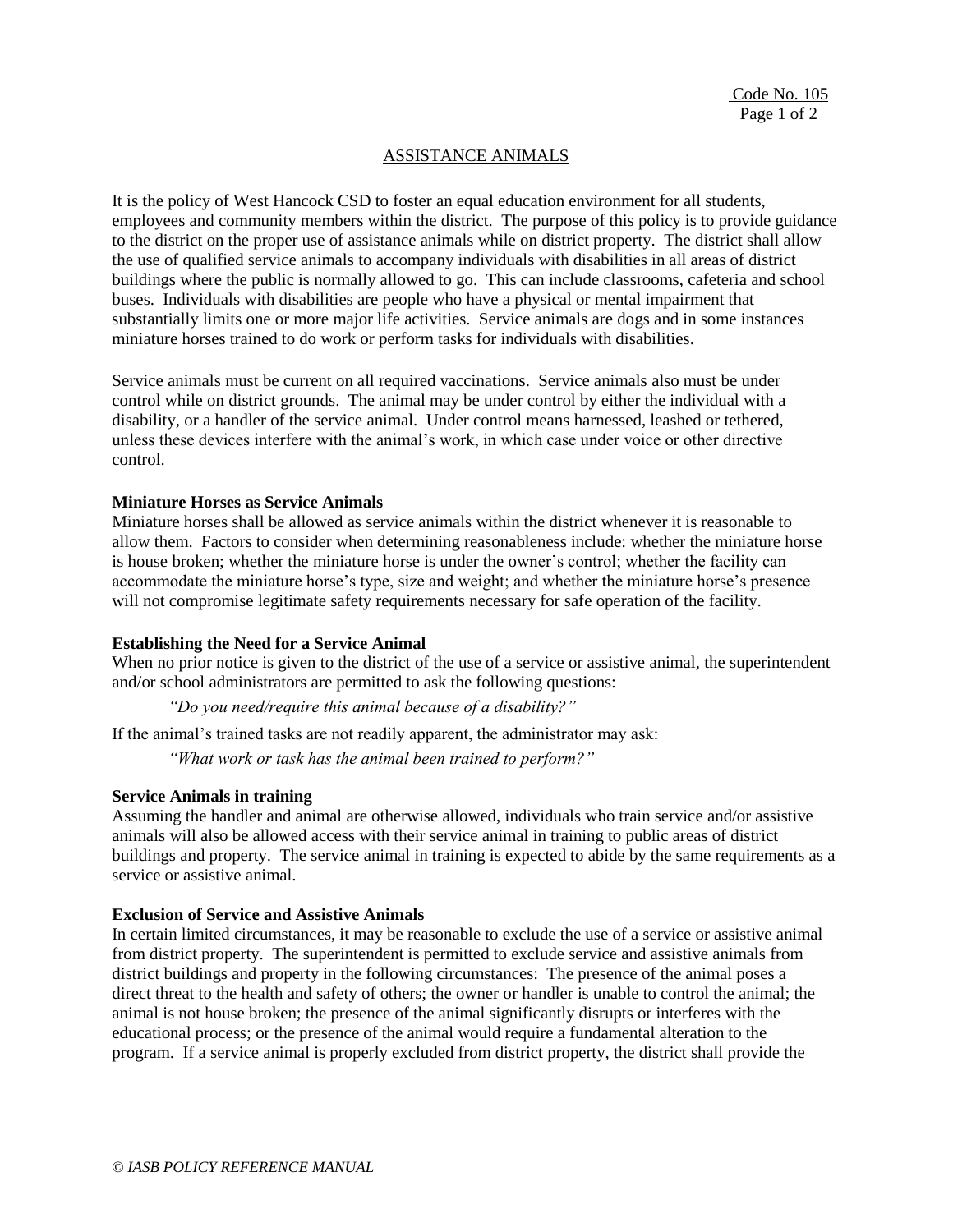student served by the animal the opportunity to participate in the program, service or activity without having the service animal on district property.

| Legal References: | 29 U.S.C. §794   |
|-------------------|------------------|
|                   | 42 U.S.C. §12132 |
|                   | 28 C.F.R. 35     |
|                   | Iowa Code §216C  |
|                   |                  |

Cross References: 606.3 Animals in the Classroom

Approved September 17, 2018 Reviewed December 21, 2020 Revised November 15, 2021